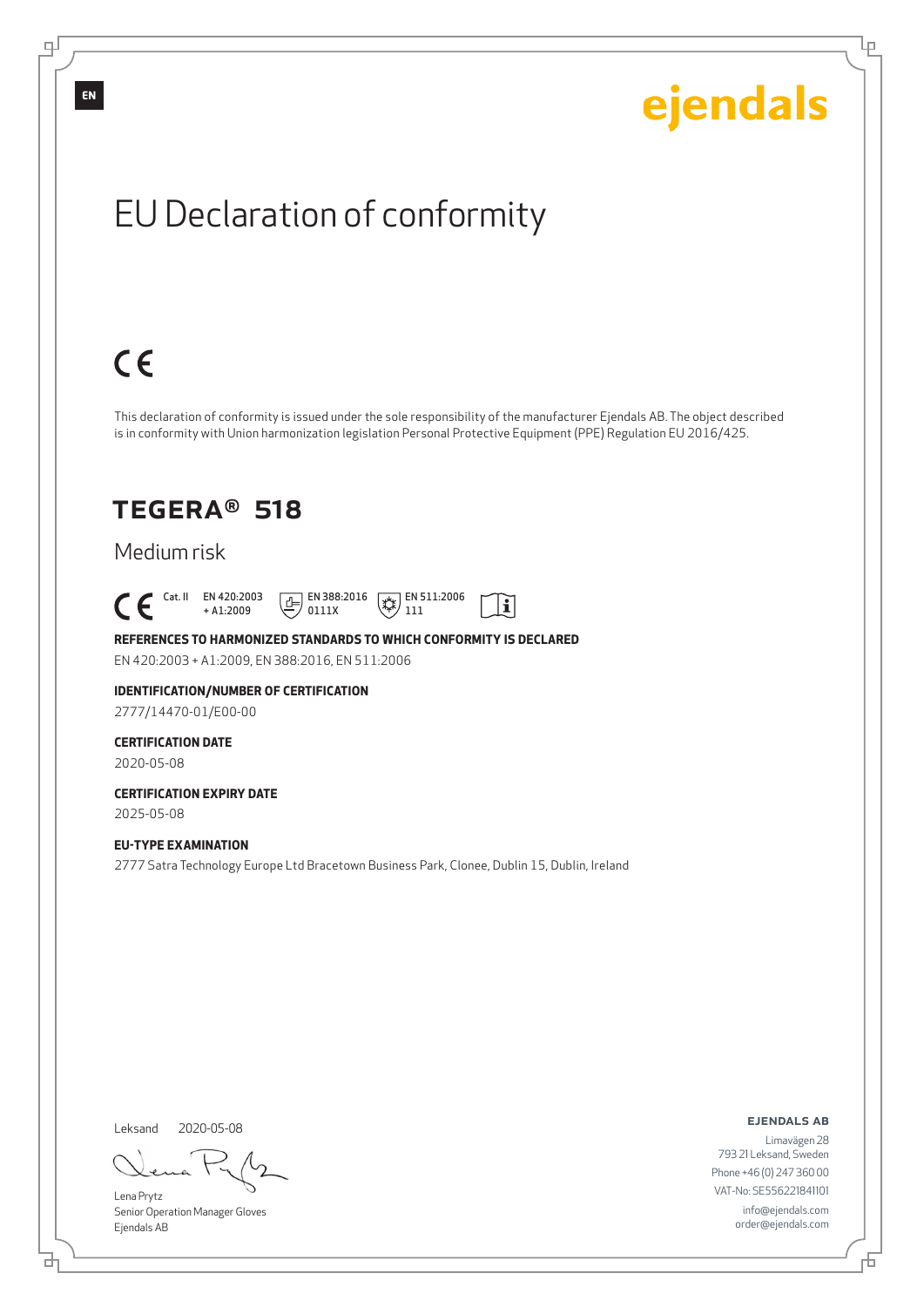Lρ

## EU-försäkran om överensstämmelse

# $C \in$

Denna försäkran om överensstämmelse utfärdas på eget ansvar av tillverkaren Ejendals AB. Föremålet för försäkran överensstämmer med EU-harmoniserad lagstiftning för personlig skyddsutrustning (PPE), EU-förordning 2016/425.

## TEGERA® 518

### Medelhög risk

 $\begin{bmatrix} \mathsf{Cat} & \mathsf{II} & \mathsf{EN} & 420:2003 \\ + & 41:2009 \end{bmatrix}$ + A1:2009  $\boxed{E}$  EN 388:2016 0111X  $\mathbb{R}$  EN 511:2006 111

**HÄNVISNINGAR TILL DE HARMONISERADE STANDARDER SOM AVSES MED FÖRSÄKRAN OM ÖVERENSSTÄMMELSE** EN 420:2003 + A1:2009, EN 388:2016, EN 511:2006

 $|\tilde{\mathbf{i}}|$ 

## **IDENTIFIERING/CERTIFIKATSNUMMER**

2777/14470-01/E00-00

### **CERTIFIERINGSDATUM**

2020-05-08

#### **CERTIFIERINGENS UTGÅNGSDATUM** 2025-05-08

### **EU-TYPKONTROLL**

2777 Satra Technology Europe Ltd Bracetown Business Park, Clonee, Dublin 15, Dublin, Ireland

Leksand

2020-05-08

Lena Prytz Driftschef Handskar Ejendals AB

<u>다</u>

ejendals ab

Đ

Limavägen 28 793 21 Leksand, Sweden Phone +46 (0) 247 360 00 VAT-No: SE556221841101 info@ejendals.com order@ejendals.com

டி

**SV**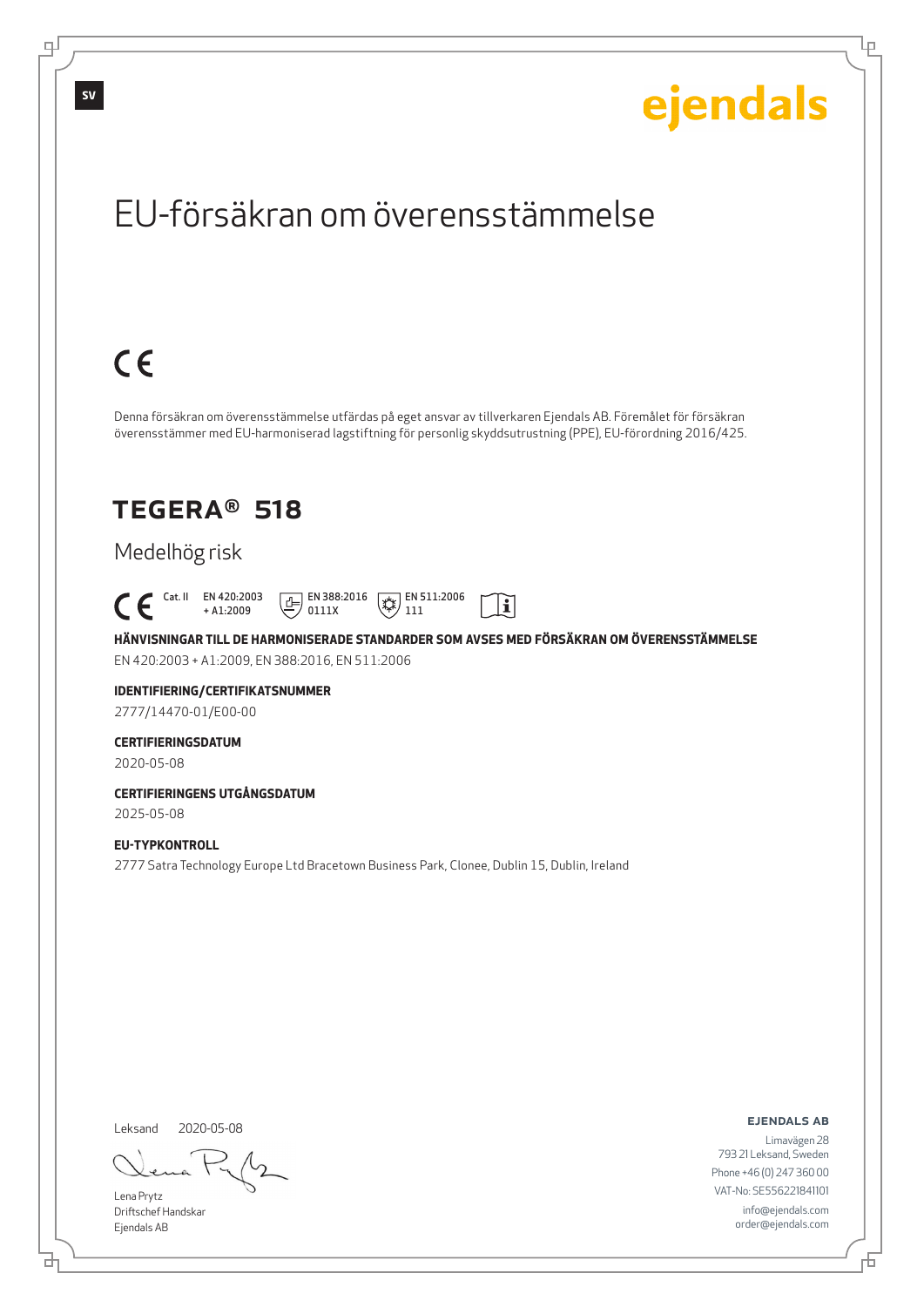Ļμ

## EF-erklæringen om overensstemmelse

# $C \in$

Denne overensstemmelseserklæring udstedes alene på Ejendal AB ansvar. De produkt, der er beskrevet er i overensstemmelse med Europa-Parlamentets og Rådets forordning (EU) 2016/425 2016 om personlige værnemidler.

## TEGERA® 518

### Mellemhøj risiko

 Cat. II EN 420:2003 + A1:2009  $E$  EN 388:2016 0111X  $\mathbb{R}$  EN 511:2006 111

**HENVISNINGER TIL DE HARMONISEREDE STANDARDER TIL HVILKE OVERENSSTEMMELSE ER ERKLÆRET** EN 420:2003 + A1:2009, EN 388:2016, EN 511:2006

 $|\tilde{\mathbf{i}}|$ 

## **IDENTIFIKATION/CERTIFICERINGSNUMMER**

2777/14470-01/E00-00

### **CERTIFICERINGSDATO**

2020-05-08

#### **UDLØB PÅ CERTIFICERING** 2025-05-08

**EU-TYPEAFPRØVNING** 2777 Satra Technology Europe Ltd Bracetown Business Park, Clonee, Dublin 15, Dublin, Ireland

Leksand 2020-05-08

브

Lena Prytz Senior Operation Manager Handsker Ejendals AB

#### ejendals ab

Đ

Limavägen 28 793 21 Leksand, Sweden Phone +46 (0) 247 360 00 VAT-No: SE556221841101 info@ejendals.com order@ejendals.com

டி

**DA**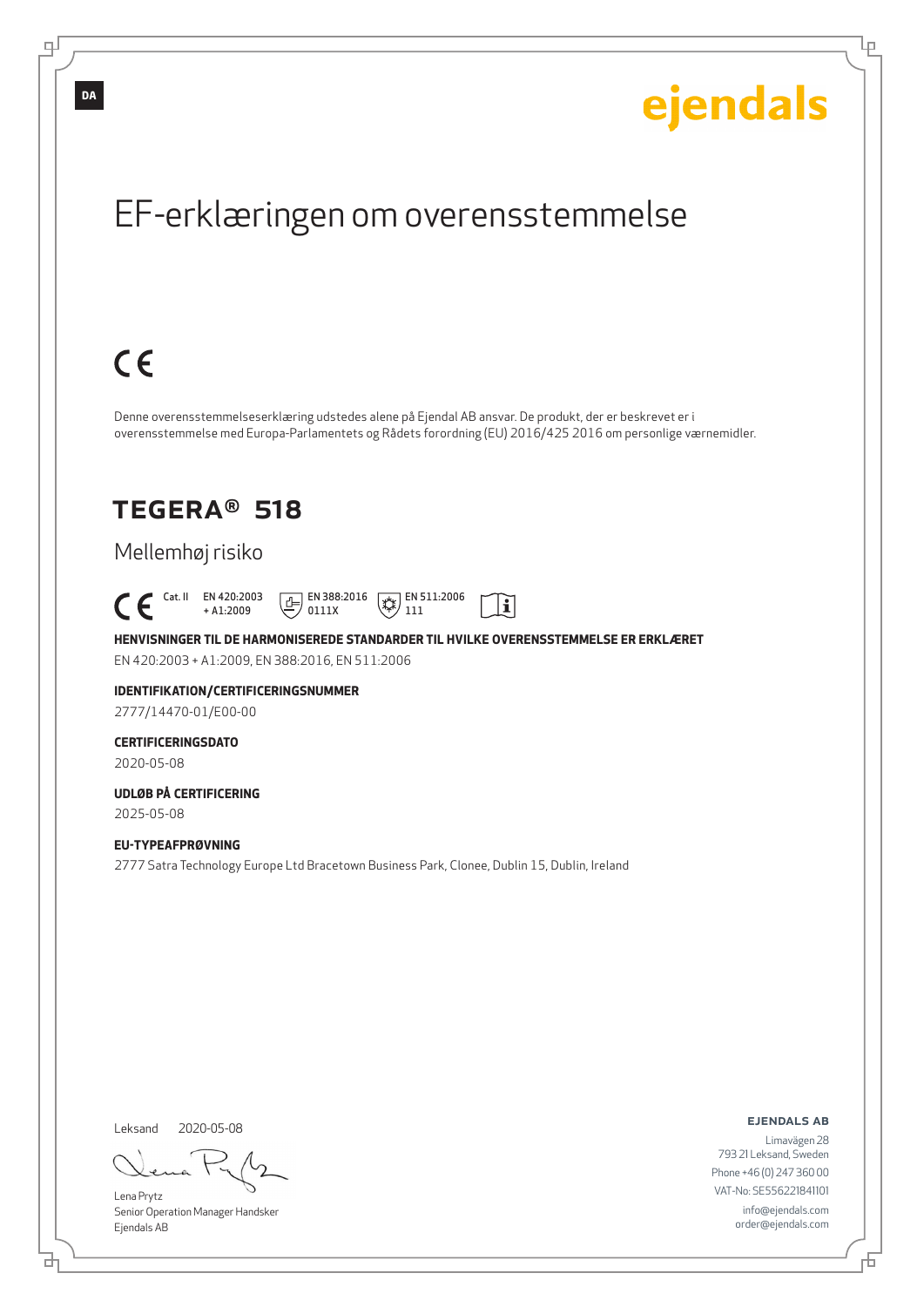Lμ

## EU-asetuksen Vaatimustenmukaisuusvakuutus

# $C \in$

Valmistaja Ejendals AB antaa tämän vaatimustenmukaisuusvakuutuksen omalla vastuullaan. Kuvattu vakuutuksen kohde täyttää Euroopan unionin yhdenmukaistamislainsäädännössä henkilösuojaimia koskevan asetuksen EU 2016/425 vaatimukset.

## TEGERA® 518

### Keskitason riski

 Cat. II EN 420:2003  $\boxed{\underline{f}}$  EN 388:2016  $\mathbb{R}$  EN 511:2006  $|\tilde{\mathbf{i}}|$ + A1:2009 0111X 111

**VIITTAUKSET YHDENMUKAISTETTUIHIN STANDARDEIHIN, JOITA VAATIMUSTENMUKAISUUSVAKUUTUS KOSKEE** EN 420:2003 + A1:2009, EN 388:2016, EN 511:2006

### **SERTIFIKAATIN NUMERO**

2777/14470-01/E00-00

### **SERTIFIOINTIPÄIVÄMÄÄRÄ**

2020-05-08

### **SERTIFIKAATIN VIIMEINEN VOIMASSAOLOPÄIVÄ**

2025-05-08

### **EU-TYYPPITARKASTUS** 2777 Satra Technology Europe Ltd Bracetown Business Park, Clonee, Dublin 15, Dublin, Ireland

Leksand 2020-05-08

브

Lena Prytz Senior Operation Manager Gloves Ejendals AB

#### ejendals ab

Б

Limavägen 28 793 21 Leksand, Sweden Phone +46 (0) 247 360 00 VAT-No: SE556221841101 info@ejendals.com order@ejendals.com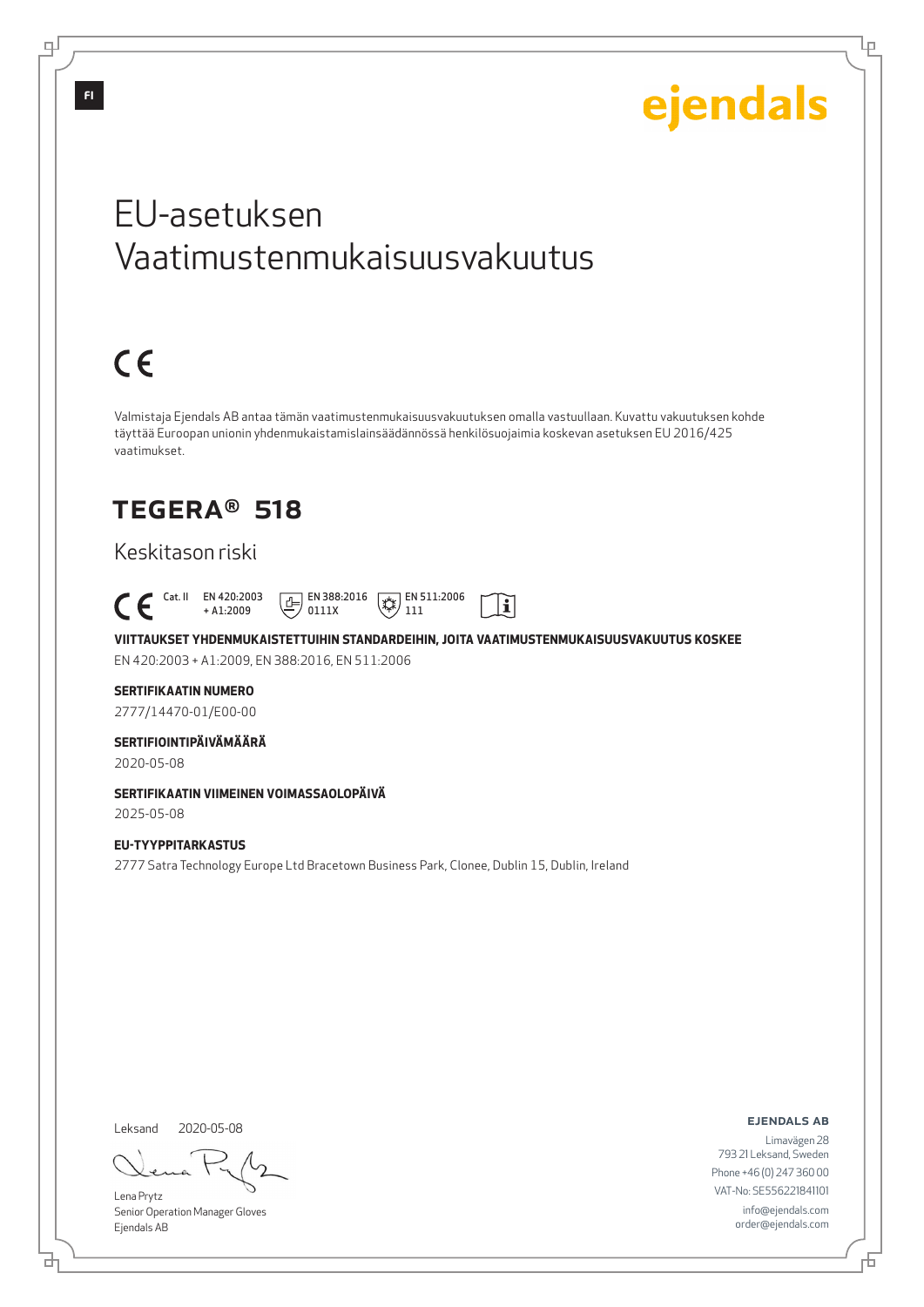Ļμ

## Déclaration de conformité de l'Union Européenne

# $C \in$

La présente déclaration de conformité est établie sous la seule responsabilité du fabricant, Ejendals AB. L'objet décrit est conforme à la Règlementation 2016/425 de l'Union Européenne sur l'harmonisation des législations de l'Union Européenne relatives aux équipements de protection individuelle (EPI).

## TEGERA® 518

### Risque moyen

 Cat. II EN 420:2003  $E$  EN 388:2016  $\mathbb{R}$  EN 511:2006  $|\tilde{\mathbf{i}}|$ + A1:2009 0111X 111

**RÉFÉRENCES AUX NORMES HARMONISÉES PAR RAPPORT AUXQUELLES LA CONFORMITÉ EST DÉCLARÉE** EN 420:2003 + A1:2009, EN 388:2016, EN 511:2006

## **IDENTIFICATION/NUMÉRO DE CERTIFICATION**

2777/14470-01/E00-00

### **DATE DE CERTIFICATION**

2020-05-08

#### **DATE D'EXPIRATION DU CERTIFICAT** 2025-05-08

**EXAMEN UE DE TYPE**

2777 Satra Technology Europe Ltd Bracetown Business Park, Clonee, Dublin 15, Dublin, Ireland

Leksand 2020-05-08

Lena Prytz Directeur Exécutif, Gants Ejendals AB

<u>다</u>

ejendals ab

Limavägen 28 793 21 Leksand, Sweden Phone +46 (0) 247 360 00 VAT-No: SE556221841101 info@ejendals.com order@ejendals.com

டி

Б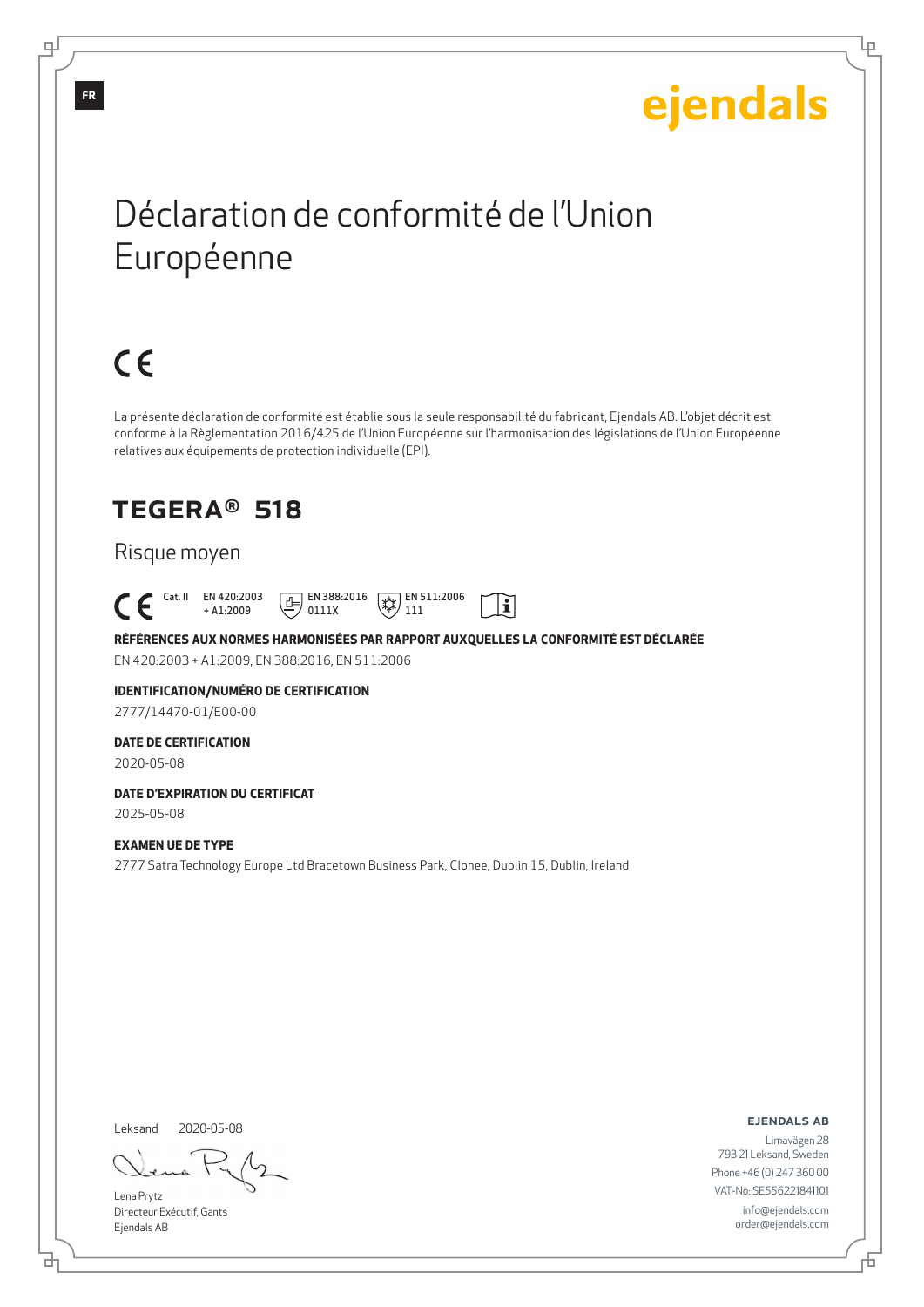Ļμ

# EU-Konformitätserklärung

# $C \in$

Diese Konformitätserklärung wurde unter der alleinigen Verantwortung des Herstellers Ejendals AB ausgestellt. Das beschriebene Objekt stimmt mit den Harmonisierungsrechtsvorschriften zu persönlicher Schutzausrüstung (PSA) Verordnung EU 2016/425 überein.

## TEGERA® 518

### Mittleres Risiko

 Cat. II EN 420:2003  $E$  EN 388:2016  $\mathbb{R}$  EN 511:2006  $|\tilde{\mathbf{i}}|$ + A1:2009 0111X 111

**VERWEIST AUF HARMONISIERTE NORMEN, FÜR DIE KONFORMITÄT ERKLÄRT WIRD** EN 420:2003 + A1:2009, EN 388:2016, EN 511:2006

**KENNZEICHNUNG/ZERTIFIZIERUNGSNUMMER**

2777/14470-01/E00-00

#### **DATUM DER ZERTIFIZIERUNG**

2020-05-08

### **ABLAUFDATUM DES ZERTIFIKATES**

2025-05-08

#### **EG-BAUMUSTERPRÜFUNG**

2777 Satra Technology Europe Ltd Bracetown Business Park, Clonee, Dublin 15, Dublin, Ireland

Leksand 2020-05-08

<u>다</u>

Lena Prytz Senior Operation Manager Gloves Ejendals AB

ejendals ab

Limavägen 28 793 21 Leksand, Sweden Phone +46 (0) 247 360 00 VAT-No: SE556221841101 info@ejendals.com order@ejendals.com

∓

Đ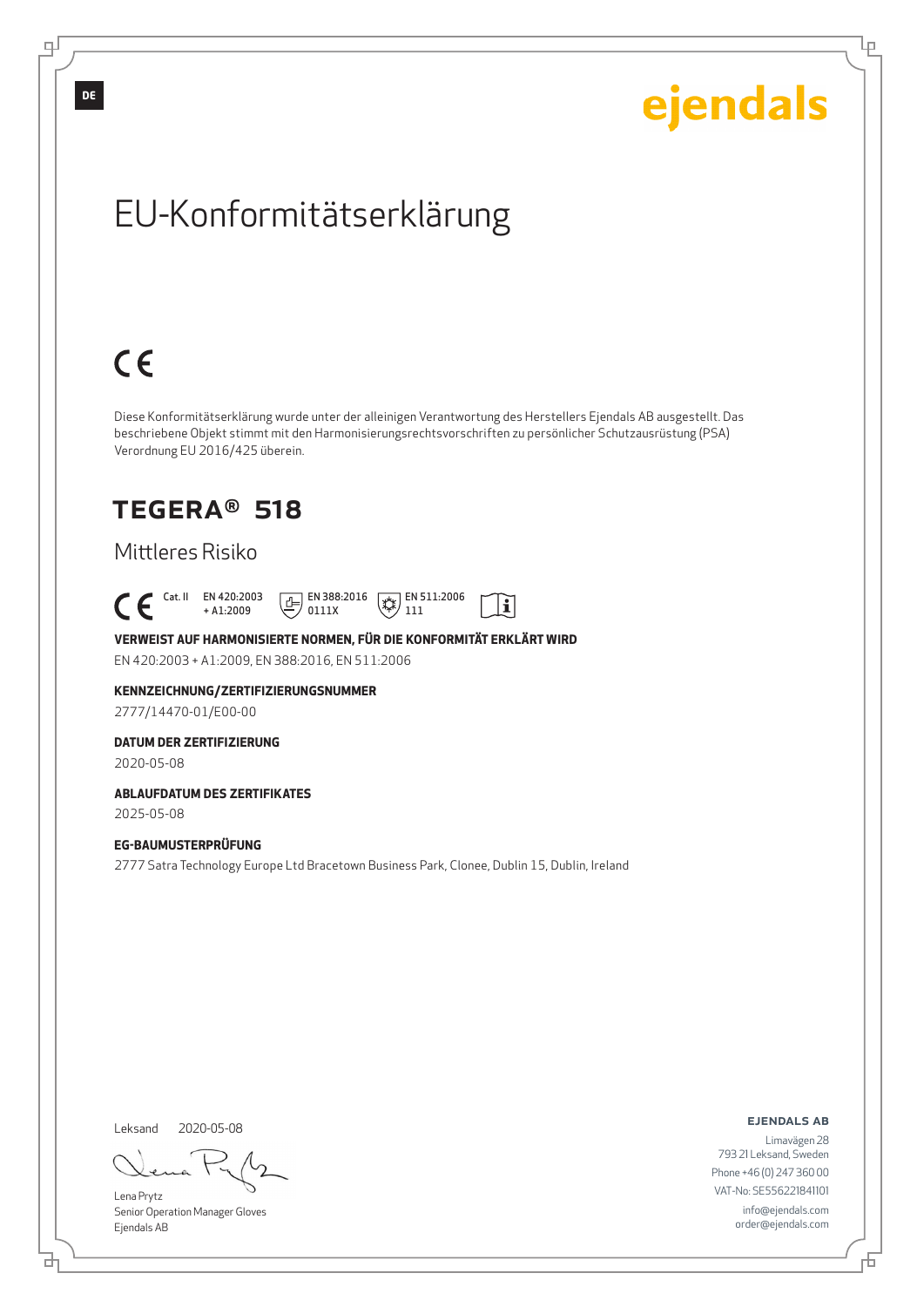டி

ejendals

Ļμ

## EU-samsvarserklæring

# $C \in$

Denne samsvarserklæringen er gitt ut ene og alene under ansvaret til produsenten Ejendals AB. Objektet som er beskrevet, er i samsvar med EUs harmoniseringsregelverk EU-forskrift for personlig verneutstyr (PVU) EU 2016/425.

 $|\tilde{\mathbf{i}}|$ 

## TEGERA® 518

### Middels risiko

 $\begin{bmatrix} \begin{array}{ccc} \text{Cat. II} & \text{EN } 420:2003 \\ + \text{A1:2009} \end{array} \end{bmatrix}$ + A1:2009  $\boxed{E}$  EN 388:2016 0111X  $\mathbb{R}$  EN 511:2006 111

**REFERANSER TIL HARMONISERTE STANDARDER MED ERKLÆRT OVERENSSTEMMELSE** EN 420:2003 + A1:2009, EN 388:2016, EN 511:2006

## **IDENTIFISERING/SERTIFISERINGSNUMMER**

2777/14470-01/E00-00

### **SERTIFISERINGSDATO**

2020-05-08

#### **UTLØPSDATO SERTIFISERING** 2025-05-08

**UNDERSØKELSE EU-TYPE**

2777 Satra Technology Europe Ltd Bracetown Business Park, Clonee, Dublin 15, Dublin, Ireland

Leksand 2020-05-08

<u>다</u>

Lena Prytz Hansker for senior driftsledere Ejendals AB

ejendals ab

Limavägen 28 793 21 Leksand, Sweden Phone +46 (0) 247 360 00 VAT-No: SE556221841101 info@ejendals.com order@ejendals.com

Đ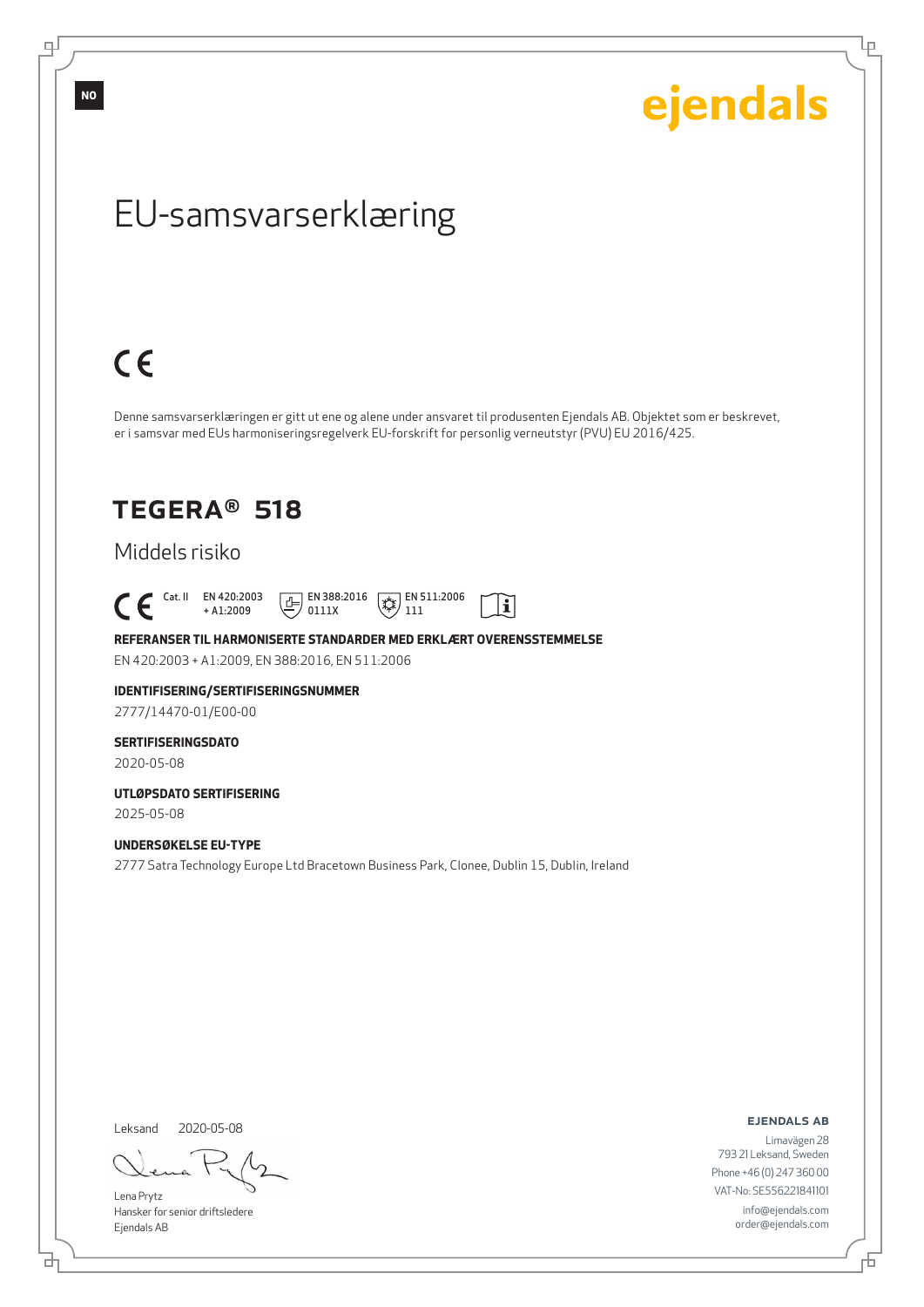Ļμ

## ЕС Декларация соответствия

# $C \in$

Эта декларация соответствия выпущена под ответственностью производителя Ejendals AB. Объект соответствует законодательным требованиям ЕС, указанным в Регламенте о средствах индивидуальной защиты (СИЗ) 2016/425.

 $|\tilde{\mathbf{i}}|$ 

## TEGERA® 518

### Средний риск

 Cat. II EN 420:2003 + A1:2009  $\boxed{E}$  EN 388:2016 0111X  $\overline{**}$  EN 511:2006 111

**ССЫЛКИ НА ГАРМОНИЗИРОВАННЫЕ СТАНДАРТЫ, СООТВЕТСТВИЕ КОТОРЫМ ЗАЯВЛЕНО** EN 420:2003 + A1:2009, EN 388:2016, EN 511:2006

**ИДЕНТИФИКАЦИОННЫЙ НОМЕР / НОМЕР СЕРТИФИКАТА** 2777/14470-01/E00-00

**ДАТА ВЫДАЧИ СЕРТИФИКАТА**

2020-05-08

**ДАТА ОКОНЧАНИЯ СРОКА ДЕЙСТВИЯ СЕРТИФИКАТА** 2025-05-08

#### **ТЕСТИРОВАНИЕ ПО СТАНДАРТУ ЕС**

2777 Satra Technology Europe Ltd Bracetown Business Park, Clonee, Dublin 15, Dublin, Ireland

Leksand 2020-05-08

브

Lena Prytz Старший менеджер по производству перчаток Ejendals AB

ejendals ab

Đ

Limavägen 28 793 21 Leksand, Sweden Phone +46 (0) 247 360 00 VAT-No: SE556221841101 info@ejendals.com order@ejendals.com

டி

**RU**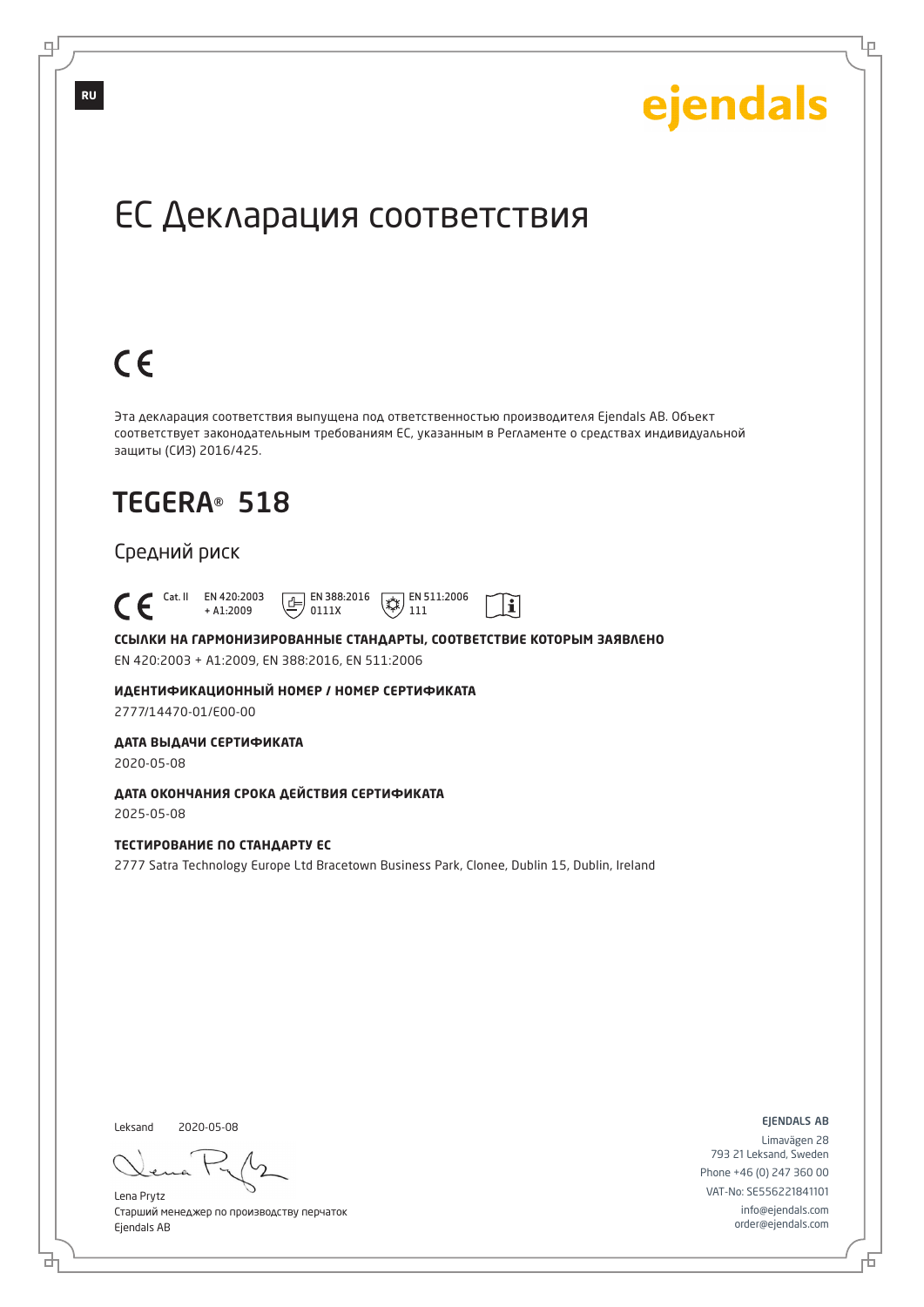Ļμ

# EU-verklaring van conformiteit

# $C \in$

Deze conformiteitsverklaring wordt verstrekt onder volledige verantwoordelijkheid van de fabrikant Ejendals AB. Het beschreven doel is in overeenstemming met de harmonisatiewetgeving van de Unie Persoonlijke beschermingsmiddelen (PBM) Verordening 2016/425.

## TEGERA® 518

### Gemiddeld risico

 Cat. II EN 420:2003  $E$  EN 388:2016  $\mathbb{R}$  EN 511:2006  $\mathbf{i}$ + A1:2009 0111X 111

**VERWIJZINGEN NAAR GEHARMONISEERDE NORMEN WAAROP DE CONFORMITEITSVERKLARING BETREKKING HEEFT** EN 420:2003 + A1:2009, EN 388:2016, EN 511:2006

### **IDENTIFICATIE/NUMMER CERTIFICERING**

2777/14470-01/E00-00

### **CERTIFICERINGSDATUM**

2020-05-08

#### **VERVALDATUM CERTIFICERING** 2025-05-08

**EU-TYPEONDERZOEK**

#### 2777 Satra Technology Europe Ltd Bracetown Business Park, Clonee, Dublin 15, Dublin, Ireland

Leksand

브

2020-05-08

Lena Prytz Senior Operation Manager Gloves Ejendals AB

ejendals ab

Đ

Limavägen 28 793 21 Leksand, Sweden Phone +46 (0) 247 360 00 VAT-No: SE556221841101 info@ejendals.com order@ejendals.com

டி

**NL**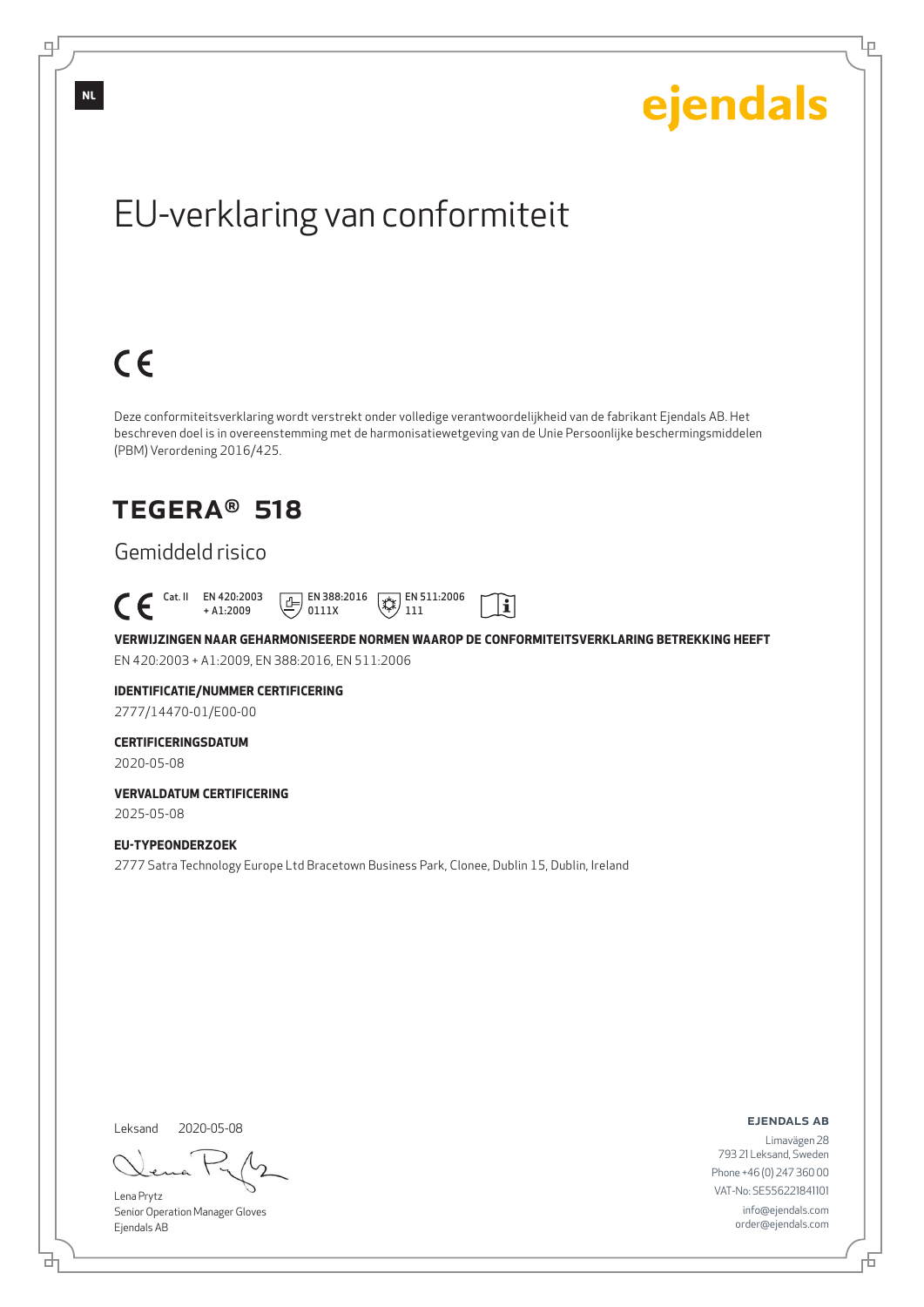Lρ

## Dichiarazione UE di conformità

# $C \in$

La presente dichiarazione di conformità è rilasciata sotto l'esclusiva responsabilità del fabbricante Ejendals AB. L'oggetto descritto è conforme alla normativa di armonizzazione dell'Unione in materia di Dispositivi di Protezione Individuale (DPI) Regolamento UE 2016/425.

 $\mathbf{i}$ 

## TEGERA® 518

### Rischio medio

 Cat. II EN 420:2003 + A1:2009  $\boxed{E}$  EN 388:2016 0111X  $\mathbb{R}$  EN 511:2006 111

### **RIFERIMENTI ALLE NORME ARMONIZZATE ALLE QUALI SI DICHIARA LA CONFORMITÀ**

EN 420:2003 + A1:2009, EN 388:2016, EN 511:2006

### **IDENTIFICAZIONE/NUMERO DI CERTIFICAZIONE**

2777/14470-01/E00-00

#### **DATA DI CERTIFICAZIONE**

2020-05-08

### **DATA DI SCADENZA DELLA CERTIFICAZIONE**

2025-05-08

#### **ESAME TIPO UE**

2777 Satra Technology Europe Ltd Bracetown Business Park, Clonee, Dublin 15, Dublin, Ireland

Leksand

<u>다</u>

2020-05-08

Lena Prytz Senior Operation Manager Guanti Ejendals AB

#### ejendals ab

Đ

Limavägen 28 793 21 Leksand, Sweden Phone +46 (0) 247 360 00 VAT-No: SE556221841101 info@ejendals.com order@ejendals.com

டி

**IT**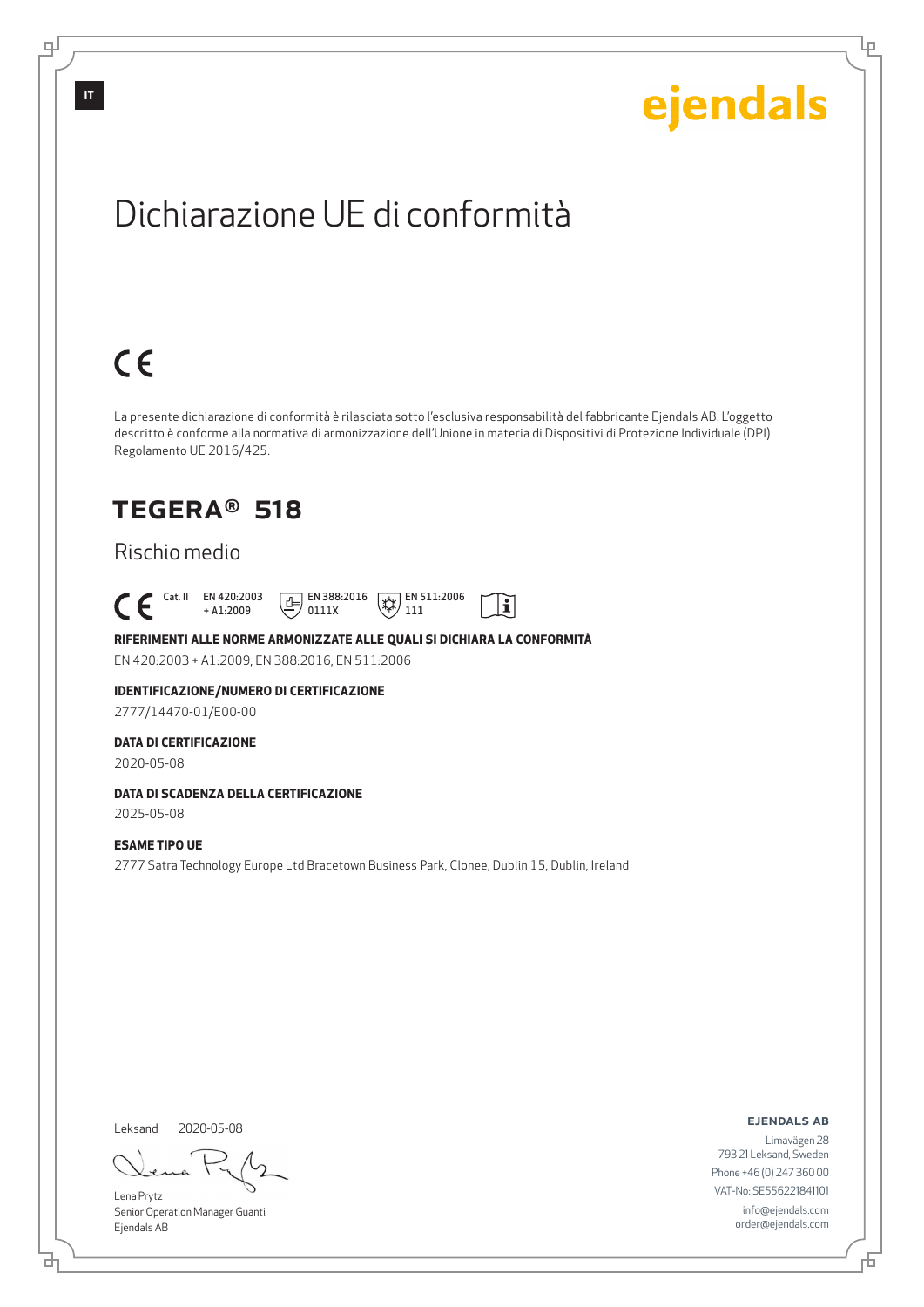Lρ

# Deklaracja zgodności UE

# $C \in$

Niniejsza deklaracja zgodności została wydana na wyłączną odpowiedzialność producenta, firmy Ejendals AB. Przedmiot opisany w niniejszej deklaracji jest zgodny z wymaganiami unijnego prawodawstwa harmonizacyjnego, zawartymi w rozporządzeniu EU 2016/425 w sprawie środków ochrony indywidualnej.

## TEGERA® 518

## Średnie ryzyko

|  | $+$ A1:2009 | Cat. II EN 420:2003 $\boxed{1}$ EN 388:2016 $\boxed{\frac{1}{2}}$ EN 511:2006 $\boxed{1}$<br>$\equiv$ / 0111X | $\langle \gamma \gamma \rangle$ 111 |  |
|--|-------------|---------------------------------------------------------------------------------------------------------------|-------------------------------------|--|
|  |             |                                                                                                               |                                     |  |

**ODWOŁANIA DO NORM ZHARMONIZOWANYCH, W ODNIESIENIU DO KTÓRYCH DEKLAROWANA JEST ZGODNOŚĆ** EN 420:2003 + A1:2009, EN 388:2016, EN 511:2006

### **IDENTYFIKACJA/NUMER CERTYFIKATU**

2777/14470-01/E00-00

#### **DATA WYSTAWIENIA CERTYFIKATU**

2020-05-08

### **DATA WAŻNOŚCI CERTYFIKATU**

2025-05-08

#### **BADANIE TYPU UE**

2777 Satra Technology Europe Ltd Bracetown Business Park, Clonee, Dublin 15, Dublin, Ireland

Leksand 2020-05-08

브

Lena Prytz Starszy kierownik operacyjny ds. rękawic Ejendals AB

ejendals ab

Б

Limavägen 28 793 21 Leksand, Sweden Phone +46 (0) 247 360 00 VAT-No: SE556221841101 info@ejendals.com order@ejendals.com

**PL**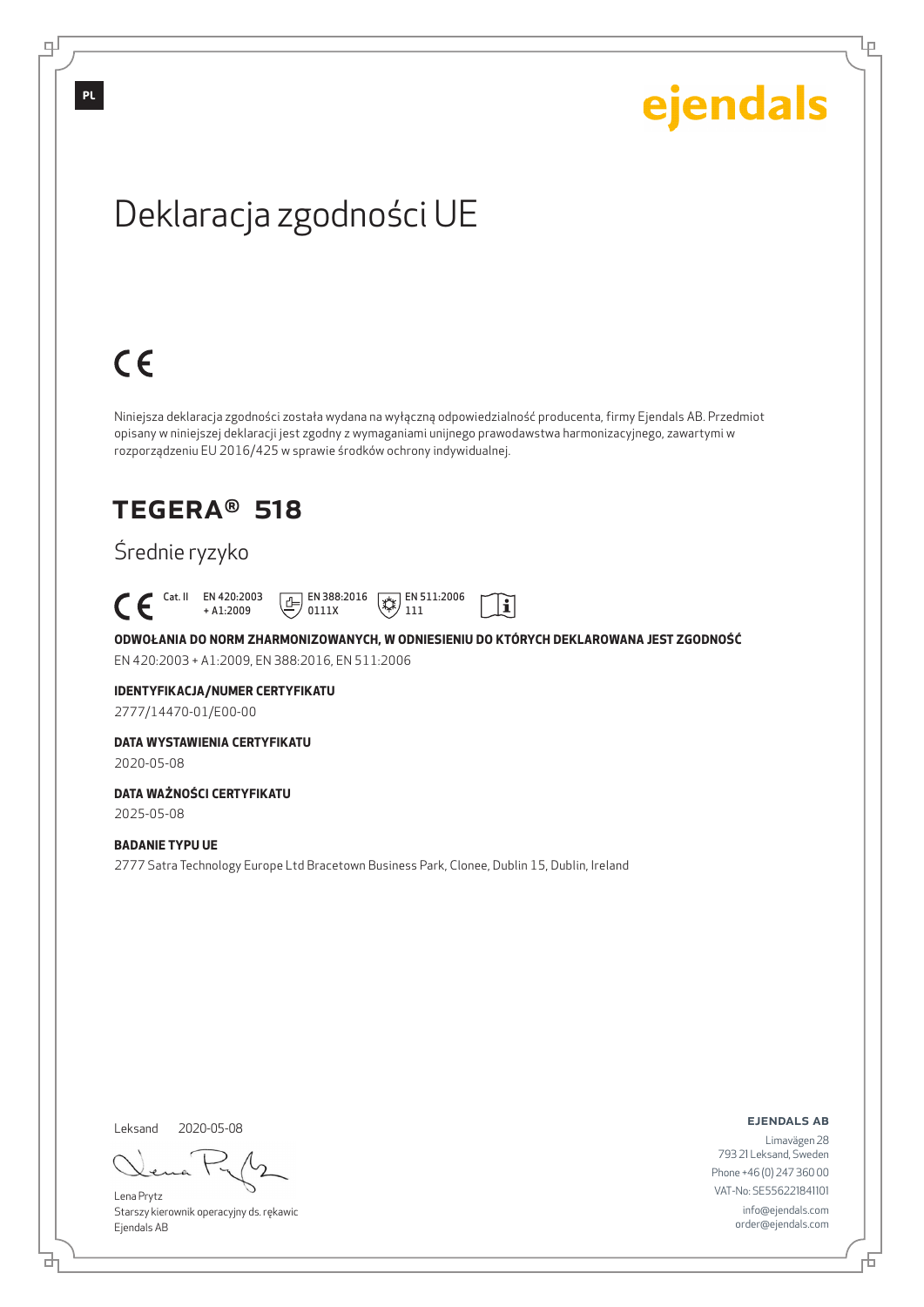Lρ

## Declaración UE de conformidad

# $C \in$

Esta declaración de conformidad se publica bajo la responsabilidad exclusiva del fabricante Ejendals AB. El objeto descrito está en conformidad con la legislación de armonización europea sobre equipos de protección personal (PPE) Reglamento UE 2016/425.

 $\mathbf{i}$ 

## TEGERA® 518

### Riesgo medio

 Cat. II EN 420:2003 + A1:2009  $E$  EN 388:2016 0111X  $\mathbb{R}$  EN 511:2006 111

**REFERENCIAS A LAS NORMAS ARMONIZADAS A LAS CUALES SE DECLARA LA CONFORMIDAD** EN 420:2003 + A1:2009, EN 388:2016, EN 511:2006

**IDENTIFICACIÓN/NÚMERO DE CERTIFICACIÓN**

2777/14470-01/E00-00

### **FECHA DE CERTIFICACIÓN**

2020-05-08

## **FECHA DE CADUCIDAD DE LA CERTIFICACIÓN**

2025-05-08

### **ANÁLISIS DE TIPO UE**

2777 Satra Technology Europe Ltd Bracetown Business Park, Clonee, Dublin 15, Dublin, Ireland

Leksand 2020-05-08

<u>다</u>

Lena Prytz Responsable Sénior de Operaciones de Guantes Ejendals AB

ejendals ab

Б

Limavägen 28 793 21 Leksand, Sweden Phone +46 (0) 247 360 00 VAT-No: SE556221841101 info@ejendals.com order@ejendals.com

டி

**ES**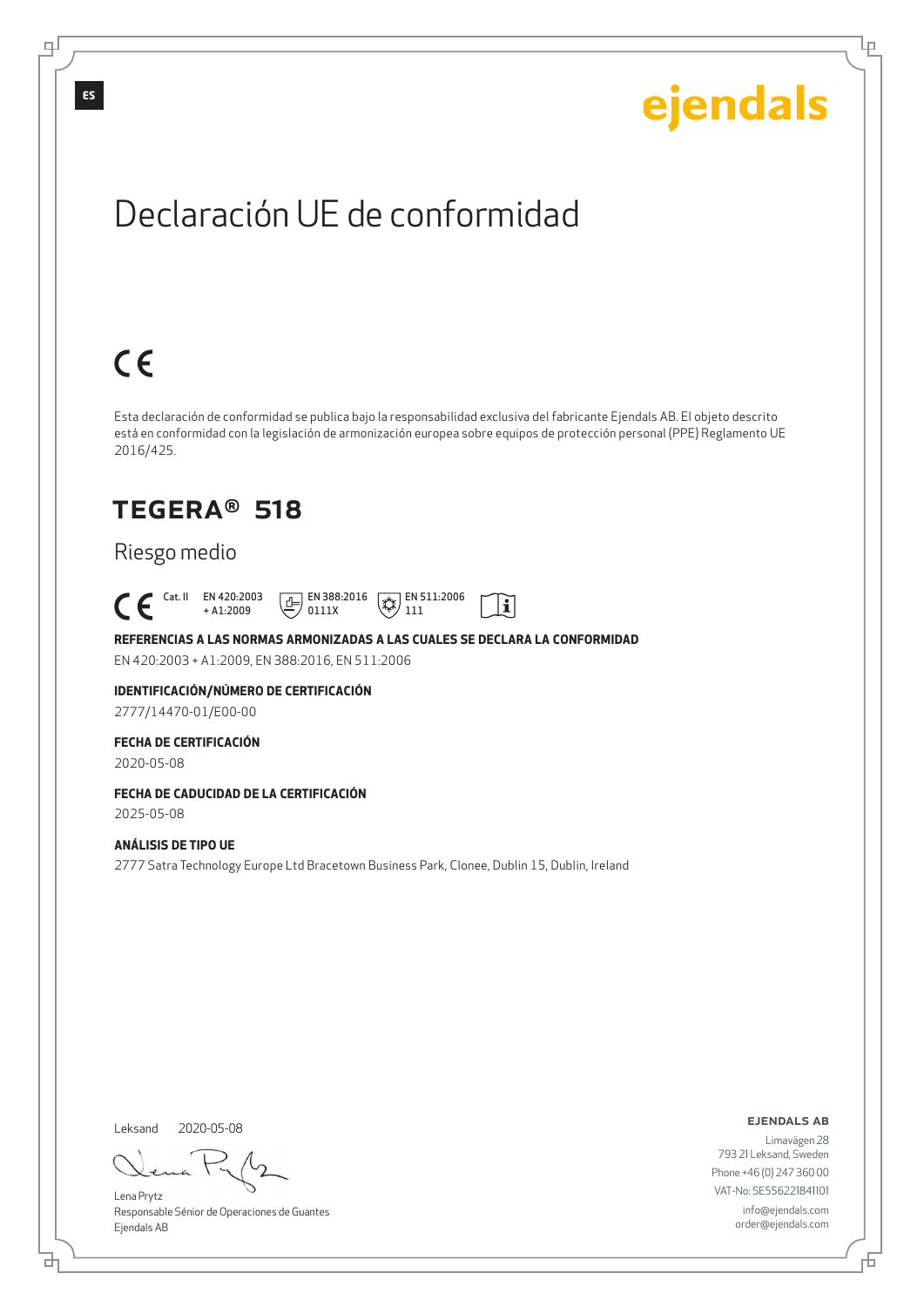டி

Lρ

# Prohlášení EU o shodě výrobku

# $C \in$

Toto prohlášení o shodě se vydává na výhradní odpovědnost výrobce, kterým je Ejendals AB. Popsaný předmět je ve shodě s harmonizačními právními předpisy Unie: nařízením EU 2016/425 o osobních ochranných prostředcích (OOP).

 $|\tilde{\mathbf{i}}|$ 

## TEGERA® 518

### Střední riziko

 Cat. II EN 420:2003 + A1:2009  $\boxed{E}$  EN 388:2016 0111X  $\mathbb{R}$  EN 511:2006 111

**ODKAZY NA HARMONIZOVANÉ NORMY, NA JEJICHŽ ZÁKLADĚ SE SHODA PROHLAŠUJE** EN 420:2003 + A1:2009, EN 388:2016, EN 511:2006

### **OZNAČENÍ/ČÍSLO CERTIFIKACE**

2777/14470-01/E00-00

### **DATUM CERTIFIKACE**

2020-05-08

#### **DATUM KONCE PLATNOSTI CERTIFIKACE** 2025-05-08

### **TYPOVÁ ZKOUŠKA EU**

2777 Satra Technology Europe Ltd Bracetown Business Park, Clonee, Dublin 15, Dublin, Ireland

Leksand 2020-05-08

đ

Lena Prytz Provozní ředitel pro rukavice Ejendals AB

ejendals ab

Đ

Limavägen 28 793 21 Leksand, Sweden Phone +46 (0) 247 360 00 VAT-No: SE556221841101 info@ejendals.com order@ejendals.com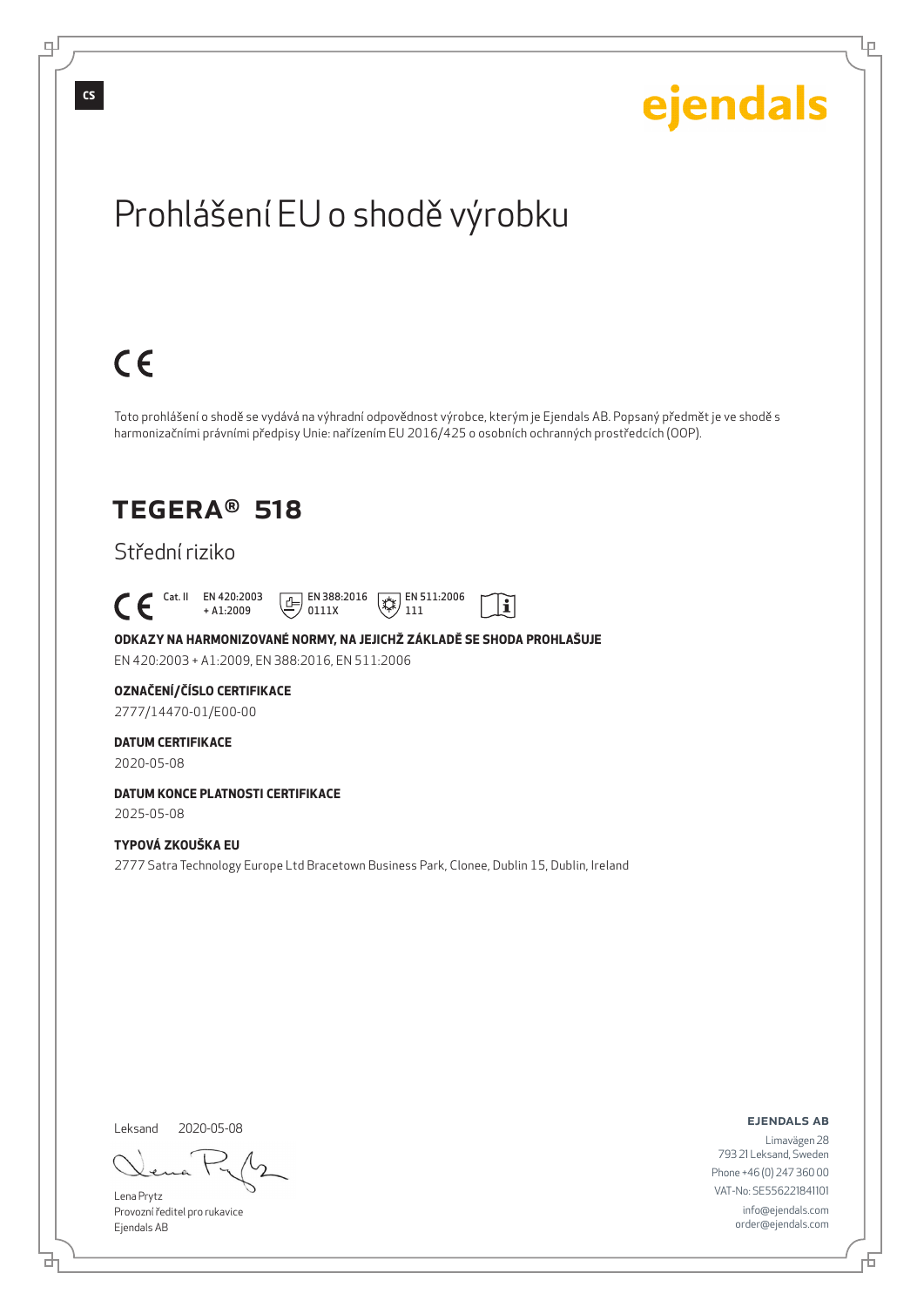Ļμ

# EU-megfelelőségi nyilatkozat

# $C \in$

Ezt a megfelelőségi nyilatkozatot a gyártó, az Ejendals AB kizárólagos felelősségvállalása mellett bocsátják ki. A leírt tárgy megfelel az egyéni védőeszközökre vonatkozó tagállami jogszabályok harmonizásáról szóló (EU) 2016/425-ös rendelet rendelkezéseinek.

## TEGERA® 518

### Közepes kockázat

 Cat. II EN 420:2003  $\boxed{\underline{f}}$  EN 388:2016  $\mathbb{R}$  EN 511:2006  $\mathbf{i}$ + A1:2009 0111X 111

**HIVATKOZVA A HARMONIZÁLT SZABVÁNYOKRA, AMELYEKRE A MEGFELELŐSÉGI NYILATKOZAT VONATKOZIK** EN 420:2003 + A1:2009, EN 388:2016, EN 511:2006

## **TANÚSÍTÁS AZONOSÍTÓ-/SORSZÁMA**

2777/14470-01/E00-00

### **TANÚSÍTÁS DÁTUMA**

2020-05-08

#### **TANÚSÍTÁS LEJÁRATA** 2025-05-08

**EU-TÍPUSÚ VIZSGÁLAT** 2777 Satra Technology Europe Ltd Bracetown Business Park, Clonee, Dublin 15, Dublin, Ireland

Leksand 2020-05-08

브

Lena Prytz Kesztyűkért felelős vezető operatív menedzser Ejendals AB

ejendals ab

Б

Limavägen 28 793 21 Leksand, Sweden Phone +46 (0) 247 360 00 VAT-No: SE556221841101 info@ejendals.com order@ejendals.com

டி

**HU**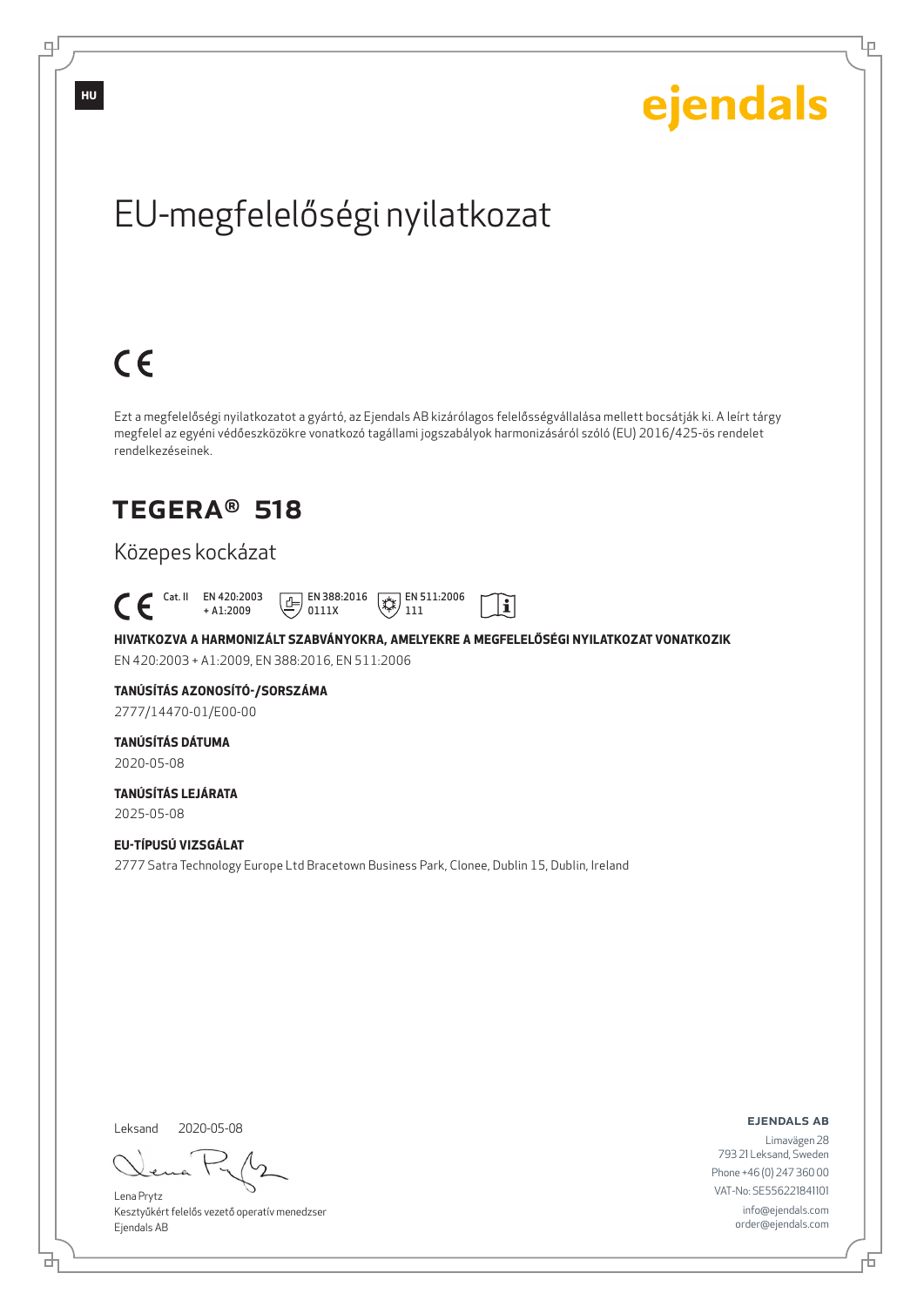

Leksand 2020-05-08

<u>다</u>

டி

Lena Prytz Kinnaste tootmisvaldkonna peategevjuht Ejendals AB

ejendals ab

Lρ

Limavägen 28 793 21 Leksand, Sweden Phone +46 (0) 247 360 00 VAT-No: SE556221841101 info@ejendals.com order@ejendals.com

Đ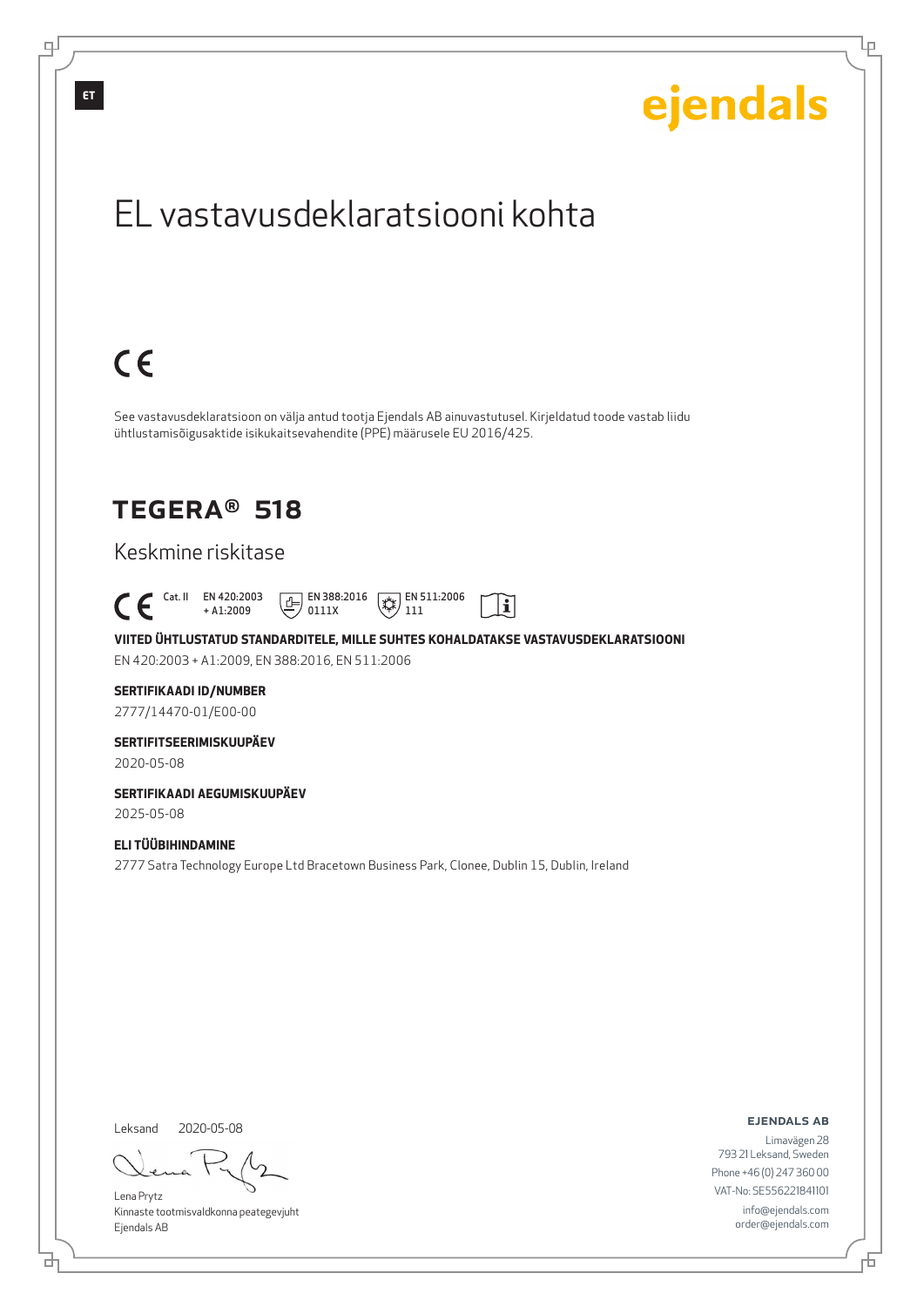Ļμ

# Declaração UE de conformidade

# $C \in$

Esta declaração de conformidade é emitida sob a exclusiva responsabilidade do fabricante, a Ejendals AB. O objeto descrito encontra-se em conformidade com a legislação de harmonização da União, o Regulamento da UE 2016/425 relativo a Equipamento de Proteção Individual (EPI).

 $|\tilde{\mathbf{i}}|$ 

## TEGERA® 518

### Médio risco

 Cat. II EN 420:2003 + A1:2009  $E$  EN 388:2016 0111X  $\mathbb{R}$  EN 511:2006 111

**REFERÊNCIAS A NORMAS HARMONIZADAS COM AS QUAIS SE DECLARA CONFORMIDADE** EN 420:2003 + A1:2009, EN 388:2016, EN 511:2006

## **IDENTIFICAÇÃO/NÚMERO DA CERTIFICAÇÃO**

2777/14470-01/E00-00

### **DATA DA CERTIFICAÇÃO**

2020-05-08

#### **DATA DE EXPIRAÇÃO DA CERTIFICAÇÃO** 2025-05-08

### **EXAME UE DE TIPO**

2777 Satra Technology Europe Ltd Bracetown Business Park, Clonee, Dublin 15, Dublin, Ireland

Leksand 2020-05-08

브

Lena Prytz Luvas para Gestor Sénior de Operações Ejendals AB

ejendals ab

Б

Limavägen 28 793 21 Leksand, Sweden Phone +46 (0) 247 360 00 VAT-No: SE556221841101 info@ejendals.com order@ejendals.com

**PT**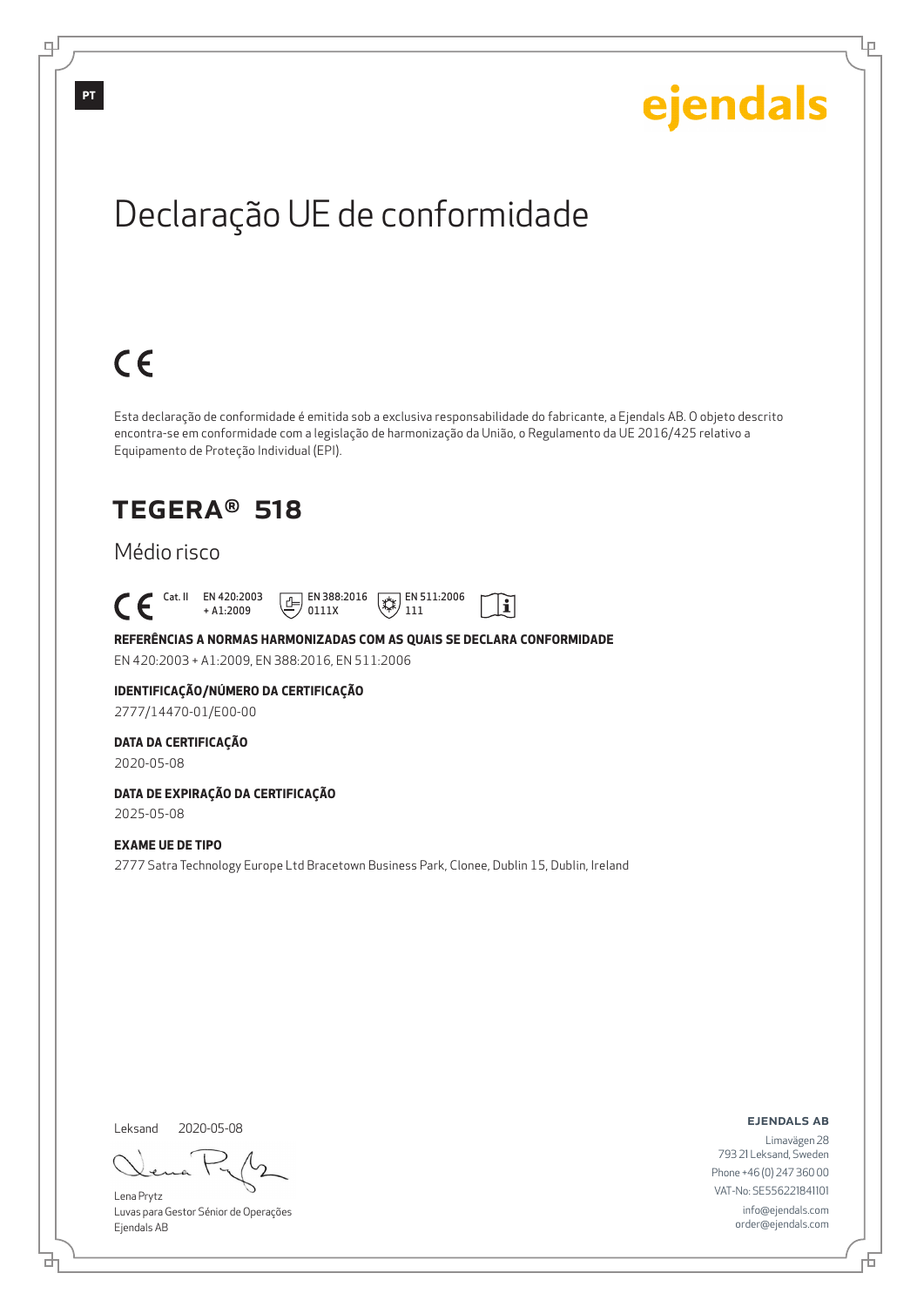Ļμ

# Declaraţie UE privind conformitatea

# $C \in$

Această declaraţie de conformitate este emisă în condiţiile responsabilităţii exclusive a producătorului Ejendals AB. Obiectul descris este în conformitate cu Regulamentul PPE UE 2016/425, referitor la echipamentele de protecţie personală (Personal Protective Equipment – PPE), din cadrul legislaţiei de armonizare a Uniunii.

> $\mathbb{R}$  EN 511:2006 111

 $|\tilde{\mathbf{i}}|$ 

## TEGERA® 518

### Risc mediu

 Cat. II EN 420:2003 + A1:2009  $E$  EN 388:2016 0111X

**TRIMITERI LA STANDARDELE ARMONIZATE CU CARE ESTE DECLARATĂ CONFORMITATEA** EN 420:2003 + A1:2009, EN 388:2016, EN 511:2006

#### **IDENTIFICARE/NUMĂR DE CERTIFICARE**

2777/14470-01/E00-00

#### **DATA CERTIFICĂRII**

2020-05-08

## **DATA DE EXPIRARE A CERTIFICĂRII**

2025-05-08

### **EXAMINARE TIP UE**

2777 Satra Technology Europe Ltd Bracetown Business Park, Clonee, Dublin 15, Dublin, Ireland

Leksand 2020-05-08

브

Lena Prytz Manager senior operaţii Mănuşi Ejendals AB

ejendals ab

Б

Limavägen 28 793 21 Leksand, Sweden Phone +46 (0) 247 360 00 VAT-No: SE556221841101 info@ejendals.com order@ejendals.com

∓

**RO**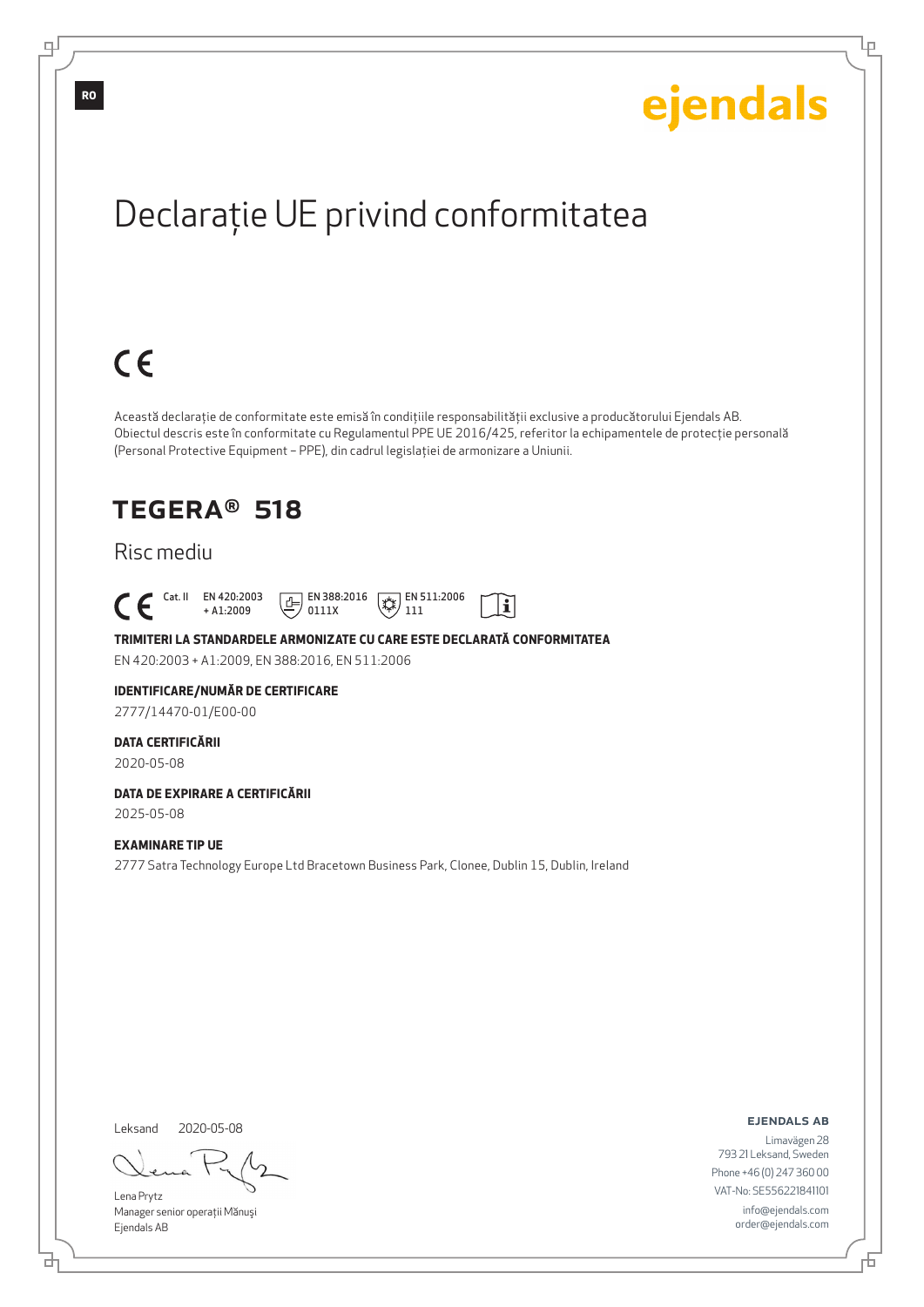Ļμ

## AB Uygunluk beyanı

# $C \in$

Bu uygunluk beyanı, üretici Ejendals AB'nin yegane sorumluluğu altında yayımlanır. Açıklanan ürün, Birlik uyum yasası Kişisel Koruyucu Donanım (KKD) Direktifi EU 2016/425 sayılı AB Yönetmeliği ile uyumludur.

## TEGERA® 518

Orta risk

 $\begin{bmatrix} \text{Cat. II} & \text{EN } 420:2003 \\ + A1:2009 \end{bmatrix}$ 

+ A1:2009  $\boxed{E}$  EN 388:2016 0111X



 $|\tilde{\mathbf{i}}|$ 

**UYGUNLUĞUN BEYAN EDILDIĞI UYUMLU STANDARTLAR IÇIN REFERANSLAR**

EN 420:2003 + A1:2009, EN 388:2016, EN 511:2006

#### **KIMLIK/SERTIFIKA NUMARASI**

2777/14470-01/E00-00

## **SERTIFIKA TARIHI**

2020-05-08

#### **SERTIFIKA BITIŞ TARIHI** 2025-05-08

### **AB TIP INCELEMESI**

2777 Satra Technology Europe Ltd Bracetown Business Park, Clonee, Dublin 15, Dublin, Ireland

Leksand 2020-05-08

đ

Lena Prytz Üst Düzey Beyaz Yaka Personel Eldivenleri Ejendals AB

ejendals ab

舌

Limavägen 28 793 21 Leksand, Sweden Phone +46 (0) 247 360 00 VAT-No: SE556221841101 info@ejendals.com order@ejendals.com

டி

**TR**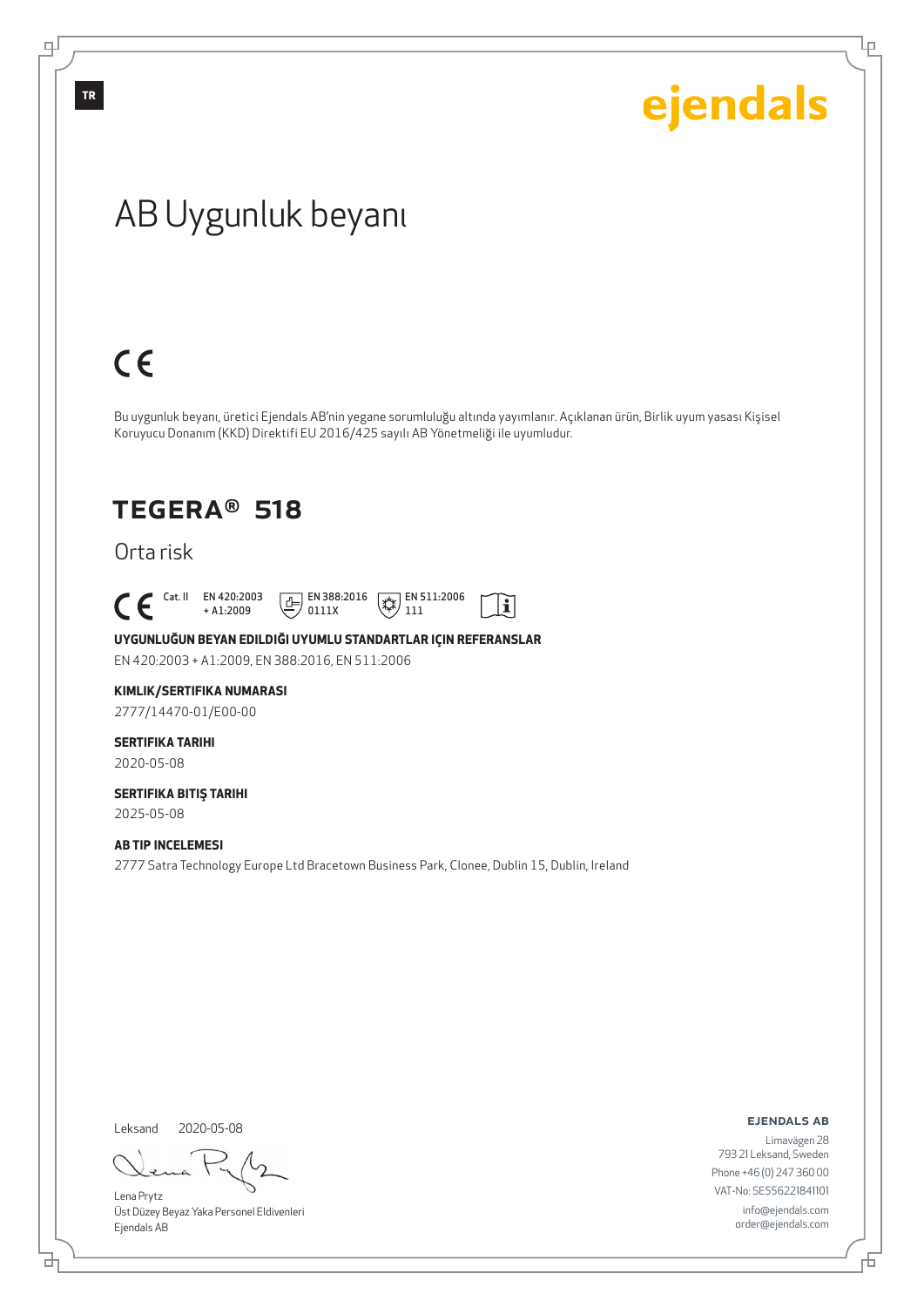Lρ

## Vyhlásenie o zhode EÚ

# $C \in$

Toto vyhlásenie o zhode sa vydáva výlučne na zodpovednosť výrobcu Ejendals AB. Uvedený predmet vyhlásenia je v zhode s príslušnými harmonizačnými právnymi predpismi Únie Nariadenie EÚ 2016/425 o ochrane osobných ochranných prostriedkov (OOP).

 $|\tilde{\mathbf{i}}|$ 

## TEGERA® 518

### Stredné riziko

 Cat. II EN 420:2003 + A1:2009  $\boxed{E}$  EN 388:2016 0111X  $\mathbb{R}$  EN 511:2006 111

**ODKAZY NA HARMONIZOVANÉ NORMY, NA ZÁKLADE KTORÝCH BOLA VYHLÁSENÁ ZHODA** EN 420:2003 + A1:2009, EN 388:2016, EN 511:2006

### **IDENTIFIKÁCIA/ČÍSLO CERTIFIKÁCIE**

2777/14470-01/E00-00

### **DÁTUM CERTIFIKÁCIE**

2020-05-08

### **DÁTUM UPLYNUTIA PLATNOSTI CERTIFIKÁTU**

2025-05-08

### **SKÚŠKA TYPU EÚ**

2777 Satra Technology Europe Ltd Bracetown Business Park, Clonee, Dublin 15, Dublin, Ireland

Leksand 2020-05-08

<u>다</u>

Lena Prytz Vrchný prevádzkový manažér – rukavice Ejendals AB

#### ejendals ab

Đ

Limavägen 28 793 21 Leksand, Sweden Phone +46 (0) 247 360 00 VAT-No: SE556221841101 info@ejendals.com order@ejendals.com

டி

**SK**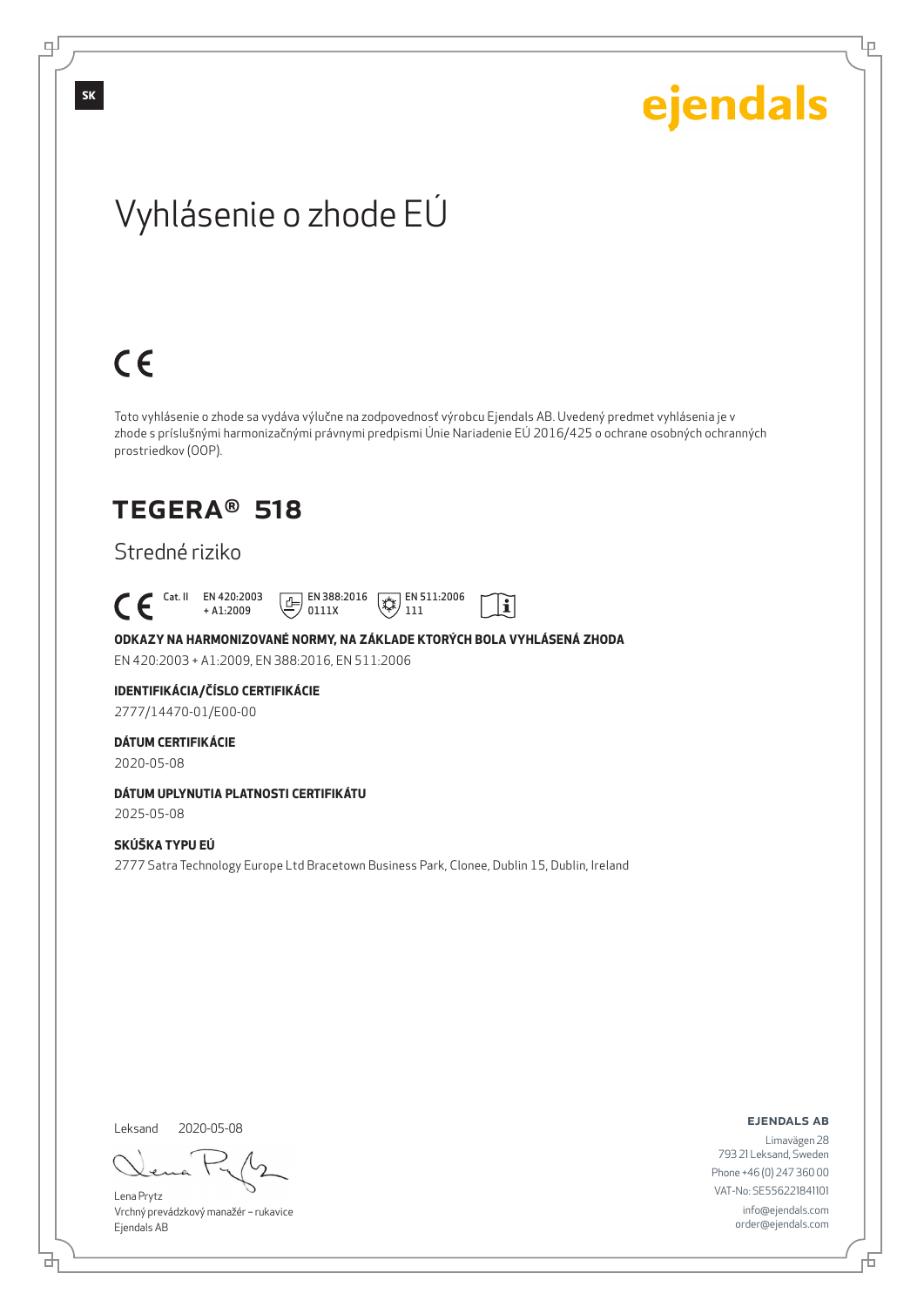Lρ

## Izjava ES o skladnosti izdelka

# $C \in$

Ta izjava o skladnosti je izdana z izključno odgovornostjo proizvajalca Ejendals AB. Opisani izdelek je skladen z usklajeno zakonodajo Unije na podlagi Uredbe o osebni varovalni opremi (OVO) EU 2016/425.

li

## TEGERA® 518

### Srednje tveganje

 Cat. II EN 420:2003 + A1:2009  $\boxed{E}$  EN 388:2016 0111X  $\mathbb{R}$  EN 511:2006 111

**NAVEDBA USKLAJENEGA STANDARDA, NA KATEREGA SE NANAŠA IZJAVA O SKLADNOSTI** EN 420:2003 + A1:2009, EN 388:2016, EN 511:2006

#### **IDENTIFIKACIJA/ŠTEVILKA POTRDILA** 2777/14470-01/E00-00

**DATUM IZDAJE POTRDILA**

2020-05-08

#### **ROK VELJAVNOSTI POTRDILA** 2025-05-08

**PRESKUS TIPA EU**

#### 2777 Satra Technology Europe Ltd Bracetown Business Park, Clonee, Dublin 15, Dublin, Ireland

Leksand 2020-05-08

Lena Prytz Rokavice za višjega vodjo obrata Ejendals AB

ejendals ab

Đ

Limavägen 28 793 21 Leksand, Sweden Phone +46 (0) 247 360 00 VAT-No: SE556221841101 info@ejendals.com order@ejendals.com

டி

**SL**

<u>다</u>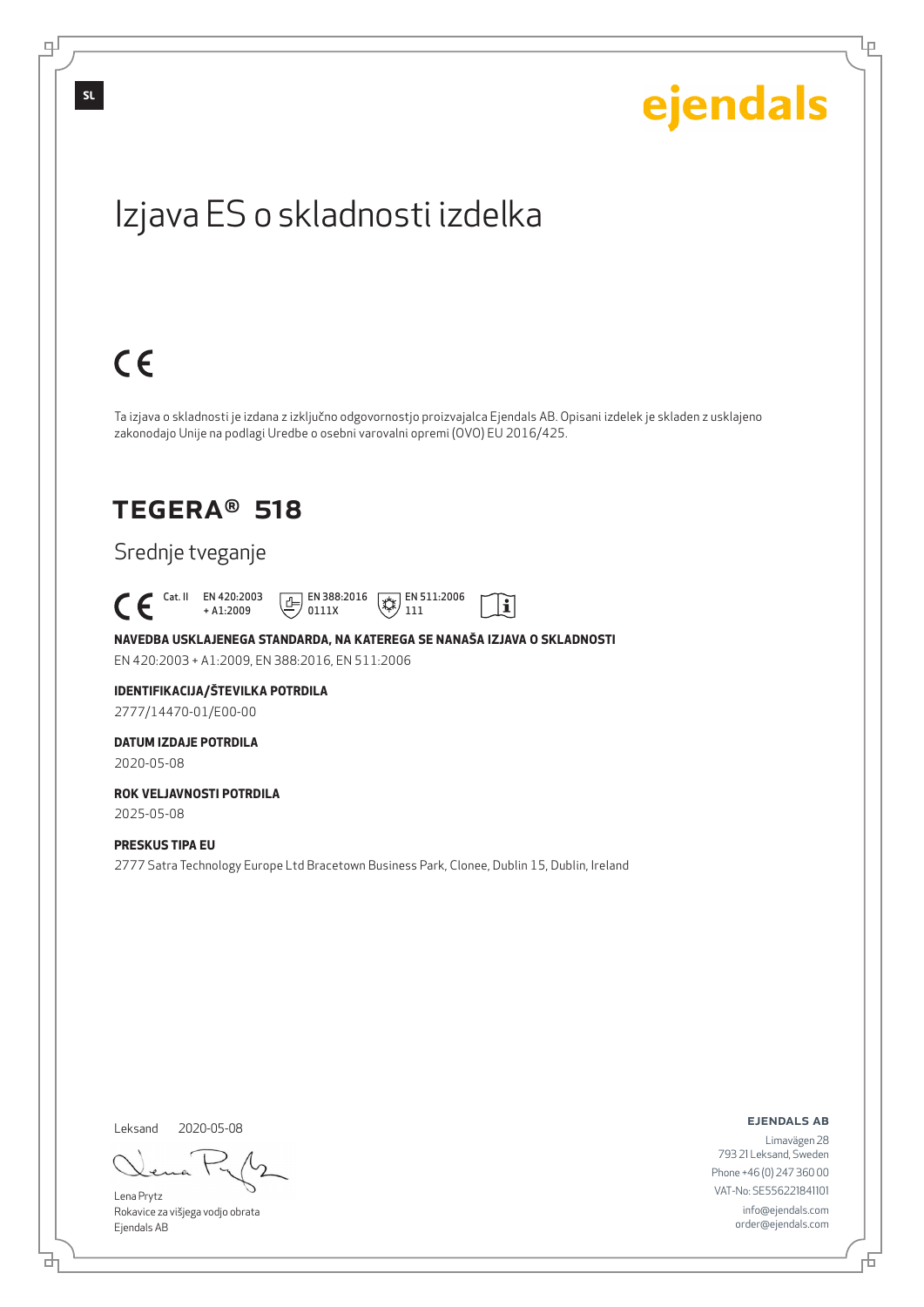டி

# ejendals

Lρ

## ES atitikties deklaracija

# $C \in$

Ši atitikties deklaracija pateikiama tik gamintojo "Ejendals AB" atsakomybe. Nurodytas objektas atitinka Sąjungos derinamųjų teisės aktų asmeninių apsaugos priemonių reglamentą ES 2016/425.

 $|\tilde{\mathbf{i}}|$ 

## TEGERA® 518

### Vidutinė rizika

 $\begin{bmatrix} \mathsf{Cat} & \mathsf{II} & \mathsf{EN} & 420:2003 \\ + & \mathsf{A} & 1:2009 \end{bmatrix}$ + A1:2009  $\boxed{E}$  EN 388:2016 0111X  $\mathbb{R}$  EN 511:2006 111

**NUORODOS Į SUDERINTUS STANDARTUS, KURIAIS REMIANTIS DEKLARUOJAMA ATITIKTIS** EN 420:2003 + A1:2009, EN 388:2016, EN 511:2006

#### **IDENTIFIKAVIMAS / SERTIFIKAVIMO NUMERIS** 2777/14470-01/E00-00

### **SERTIFIKAVIMO DATA**

2020-05-08

### **SERTIFIKATO GALIOJIMO PABAIGOS DATA**

2025-05-08

### **ES TIPO PATIKRINIMAS**

2777 Satra Technology Europe Ltd Bracetown Business Park, Clonee, Dublin 15, Dublin, Ireland

Leksand 2020-05-08

Lena Prytz Vyresniojo darbų vadovo pirštinės Ejendals AB

#### ejendals ab

Limavägen 28 793 21 Leksand, Sweden Phone +46 (0) 247 360 00 VAT-No: SE556221841101 info@ejendals.com order@ejendals.com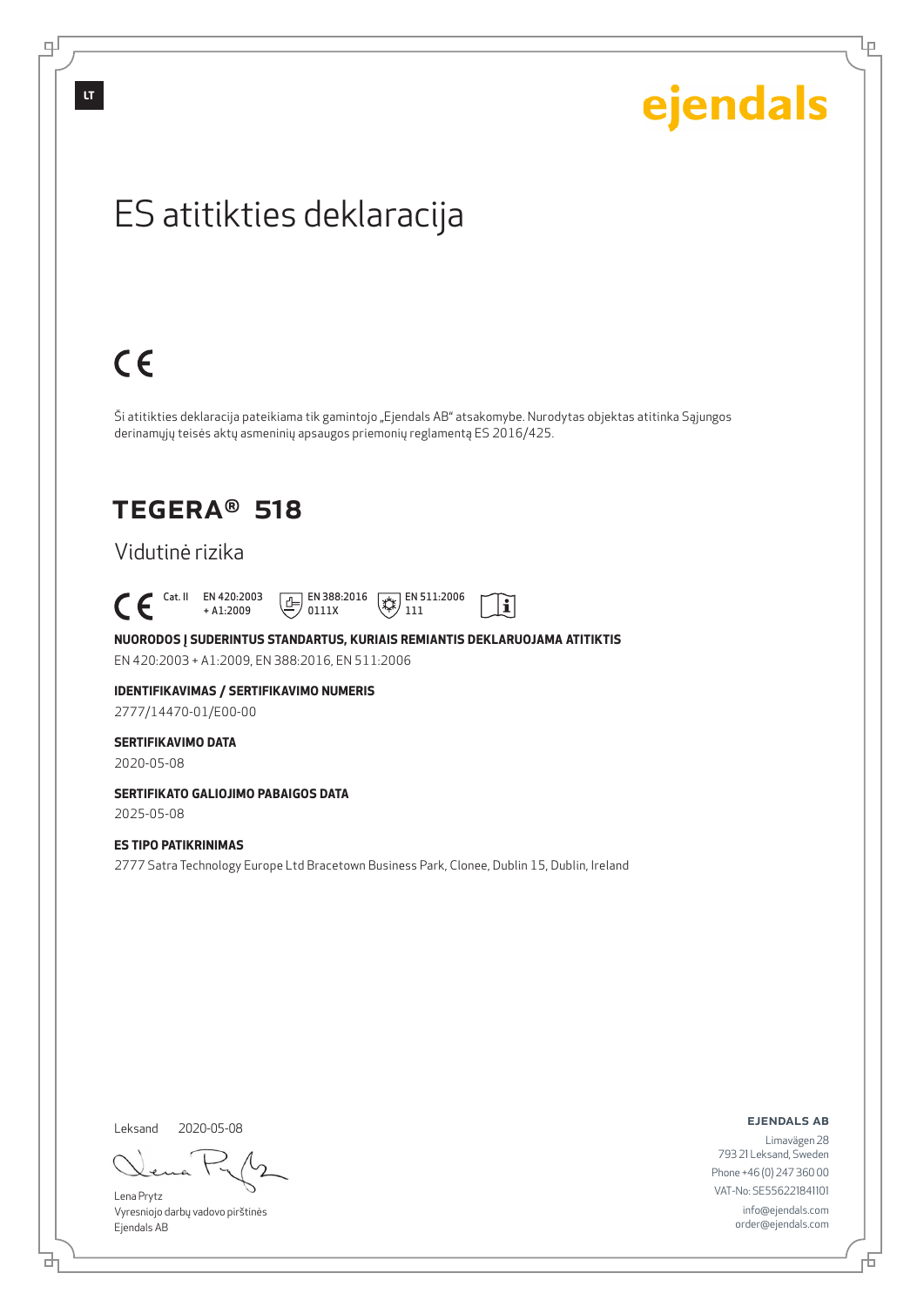

Lρ

## ES deklarācija par atbilstību

# $C \in$

Par šīs atbilstības deklarācijas izsniegšanu pilnībā ir atbildīgs ražotājs Ejendals AB. Aprakstītais objekts atbilst vienotās likumu saskaņošanas regulai ES 2016/425 par individuālajiem aizsardzības līdzekļiem (IAL).

> $\mathbb{R}$  EN 511:2006 111

 $\mathbf{i}$ 

## TEGERA® 518

## Vidējs risks

 Cat. II EN 420:2003 + A1:2009

**ATSAUCES UZ HARMONIZĒTAJIEM STANDARTIEM, ATBILSTĪBA KURIEM TIEK APLIECINĀTA** EN 420:2003 + A1:2009, EN 388:2016, EN 511:2006

 $E$  EN 388:2016 0111X

## **SERTIFIKĀTA IDENTIFIKATORS/NUMURS**

2777/14470-01/E00-00

### **SERTIFIKĀTA DATUMS**

2020-05-08

#### **SERTIFIKĀTA DERĪGUMA TERMIŅŠ** 2025-05-08

**ES TIPA PĀRBAUDE**

2777 Satra Technology Europe Ltd Bracetown Business Park, Clonee, Dublin 15, Dublin, Ireland

Leksand 2020-05-08

<u>다</u>

Lena Prytz Cimdu ražošanas vecākais rīkotājdirektors Ejendals AB

ejendals ab

Б

Limavägen 28 793 21 Leksand, Sweden Phone +46 (0) 247 360 00 VAT-No: SE556221841101 info@ejendals.com order@ejendals.com

டி

**LV**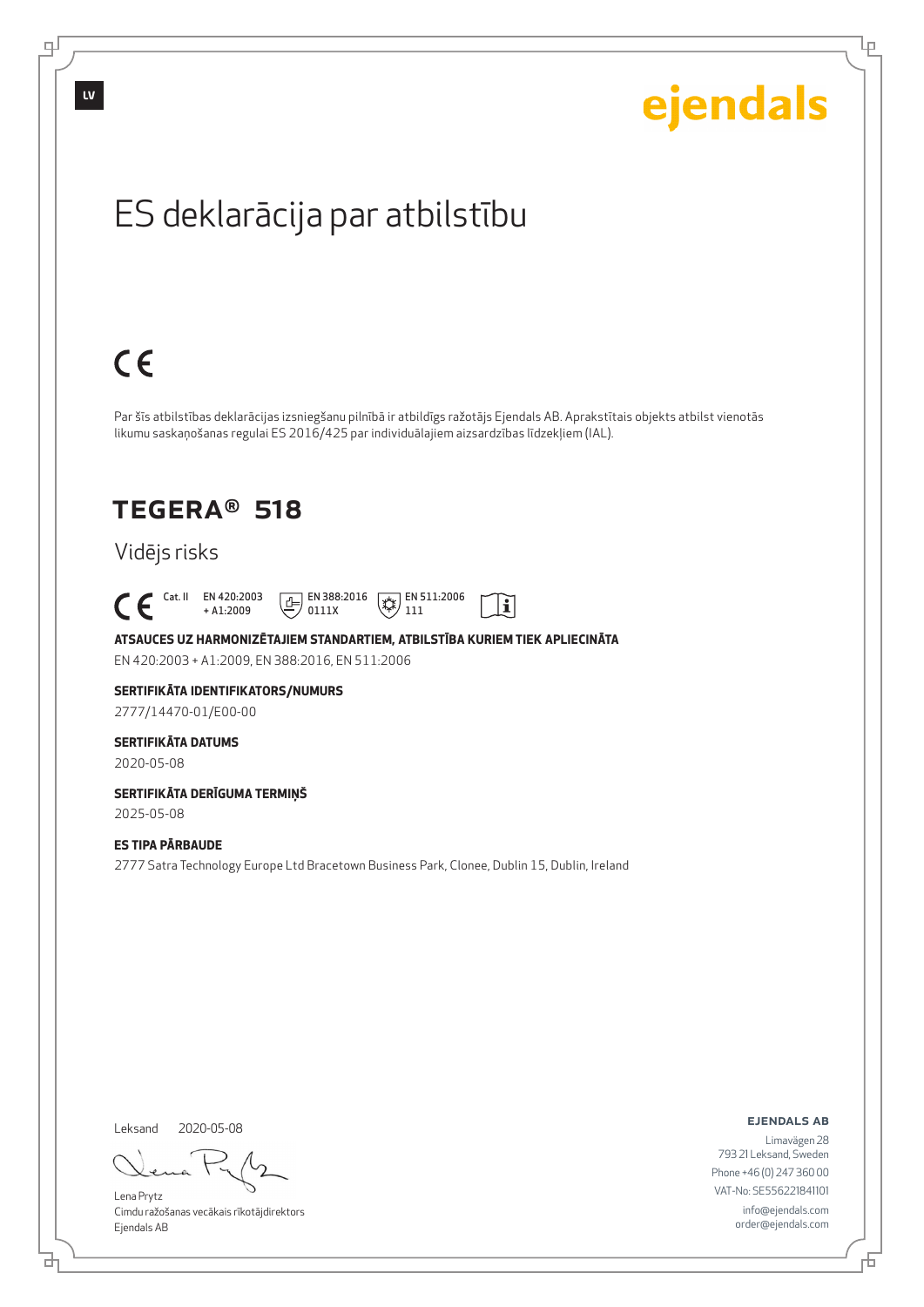Lр

## ЕС декларация за съответствие

# $C \in$

Настоящата декларация за съответствие е издадена на отговорността на производителя Ejendals AB. Предметът на декларацията е в съответствие със законодателството на Съюза за хармонизация относно личните предпазни средства (ЛПС), Регламент (ЕС) 2016/425.

## TEGERA® 518

### Среден риск

 Cat. II EN 420:2003  $\boxed{E}$  EN 388:2016  $\mathbb{R}$  EN 511:2006  $\mathbf{i}$ + A1:2009 0111X 111

**ПОЗОВАВАНИЯ СЕ ХАРМОНИЗИРАНИ СТАНДАРТИ, ЗА КОИТО СЕ ДЕКЛАРИРА СЪОТВЕТСТВИЕ** EN 420:2003 + A1:2009, EN 388:2016, EN 511:2006

**ИДЕНТИФИКАЦИЯ/НОМЕР НА СЕРТИФИКАТА**

2777/14470-01/E00-00

#### **ДАТА НА ИЗДАВАНЕ НА СЕРТИФИКАТА**

2020-05-08

### **ДАТА НА ВАЛИДНОСТ НА СЕРТИФИКАТА**

2025-05-08

### **ЕС-ТИП ИЗСЛЕДВАНЕ**

2777 Satra Technology Europe Ltd Bracetown Business Park, Clonee, Dublin 15, Dublin, Ireland

Leksand 2020-05-08

브

Lena Prytz Ръкавици за старши ръководител на производството Ejendals AB

ejendals ab

Đ

Limavägen 28 793 21 Leksand, Sweden Phone +46 (0) 247 360 00 VAT-No: SE556221841101 info@ejendals.com order@ejendals.com

**BG**